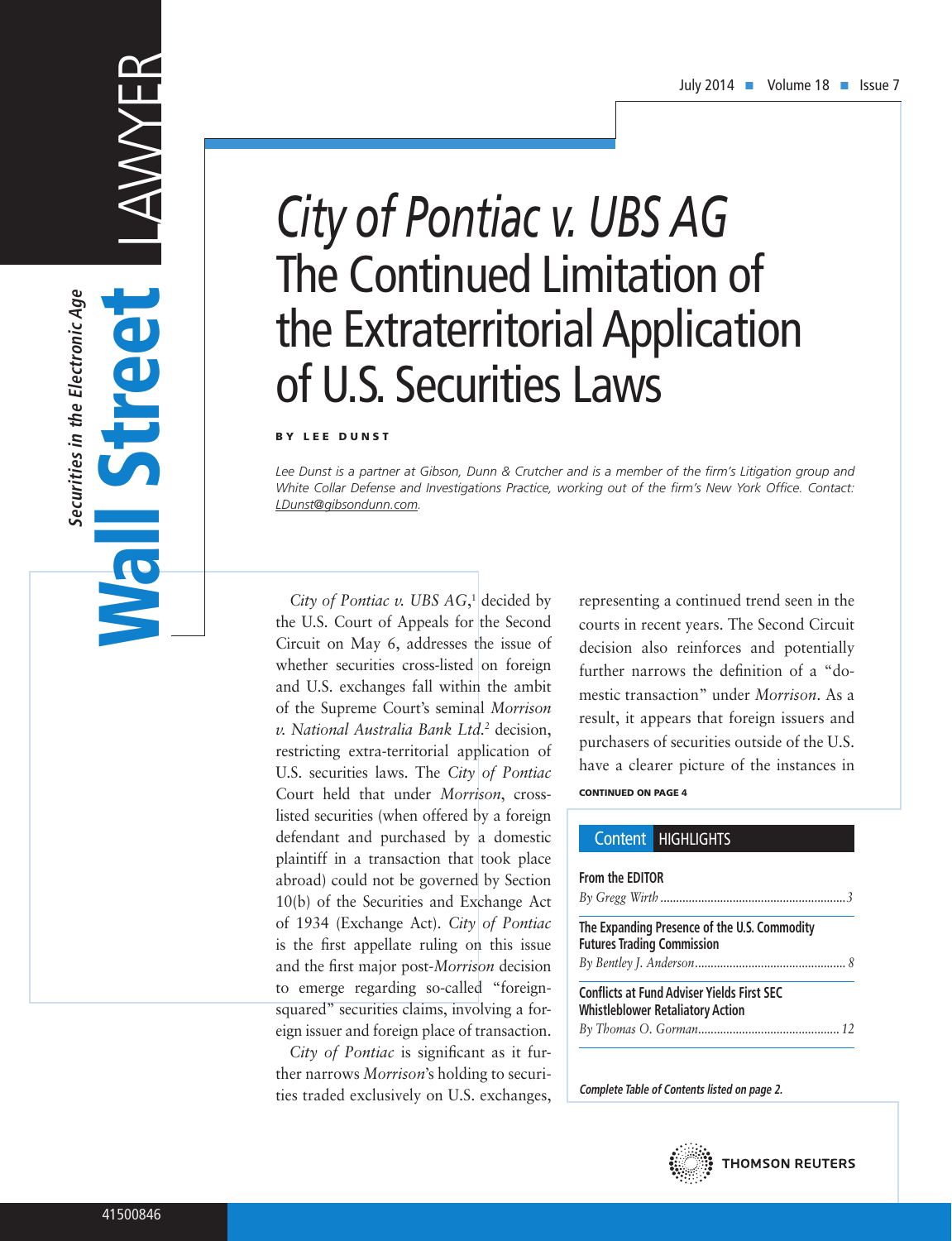# Table of CONTENTS

#### *City of Pontiac v. UBS AG* **The Continued Limitation of the Extraterritorial Application of U.S. Securities Laws**

*By Lee Dunst....................................................................................1*

#### **From the EDITOR**

*By Gregg Wirth ................................................................................3*

#### **The Expanding Presence of the U.S. Commodity Futures Trading Commission**

*By Bentley J. Anderson.....................................................................8*

#### **Conflicts at Fund Adviser Yields First SEC Whistleblower Retaliatory Action**

*By Thomas O. Gorman..................................................................12*

#### Securities in the Electronic Age:

**SEC Looking at Rules for High Frequency Trading & Dark Pools** *Speech by SEC Chair Mary Jo White .............................................14*

#### **SEC/SRO Update:**

**Commissioner Aguilar Shares His Views on Directors' Oversight of Cyber-Risk Management; New Revenue Recognition Standard Adopted; PCAOB Adopts New Auditing Standard No. 18, Related Parties**

*By Yelena M. Barychev & Melissa Palat Murawsky.......................20*

The opinions and viewpoints expressed in the articles and columns of *Wall Street Lawyer* are exclusively those of the individual authors and should not be attributed in any way to the members of the Editorial Advisory Board, individually, or as a whole.

#### **Editorial Board**

**MANAGING EDITOR: GREGG WIRTH**

**CHAIRMAN: JOHN F. OLSON** Gibson, Dunn & Crutcher Washington, DC

**ADVISORY BOARD: BRANDON BECKER** Executive Vice President and Chief Legal Officer at TIAA-CREF New York, NY

**BLAKE A. BELL** Simpson Thacher & Bartlett New York, NY

**STEVEN E. BOCHNER** Wilson Sonsini Goodrich & Rosati Palo Alto, CA

**JORDAN ETH** Morrison & Foerster LLP San Francisco, CA

**EDWARD H. FLEISCHMAN** Former SEC Commissioner New York, NY

**ALEXANDER C. GAVIS** Vice President & Associate General Counsel Fidelity Investments **JAY B. GOULD** Pillsbury Winthrop Shaw Pittman LLP San Francisco, CA

**PROF. JOSEPH A. GRUNDFEST** Professor of Law, Stanford Law School **MICALYN S. HARRIS**

ADR Services Ridgewood, NJ

**PROF. THOMAS LEE HAZEN** University of North Carolina – Chapel Hill **ALLAN HORWICH**

Schiff Hardin LLP Chicago, IL

**TERESA IANNACONI** Retired Partner KPMG LLP

**MICHAEL P. JAMROZ** Partner, Financial Services Deloitte & Touche

**STANLEY KELLER** Edwards Wildman Palmer LLP Boston, MA

**CARY I. KLAFTER** Vice President, Legal & Government Affairs, and Corporate Secretary Intel Corporation

**BRUCE W. LEPPLA** Lieff Cabraser Heiman & Berstein LLP San Francisco, CA

**SIMON M. LORNE** Vice Chairman and Chief Legal Officer at Millennium Partners, L.P.

**MICHAEL D. MANN** Richards Kibbe & Orbe Washington, DC

**JOSEPH MCLAUGHLIN** Sidley Austin, LLP New York, NY

WILLIAM MCLUCAS WilmerHale LLP Washington, DC

**BROC ROMANEK** General Counsel, Executive Press, and Editor TheCorporateCounsel.net

**JOHN F. SAVARESE** Wachtell, Lipton, Rosen & Katz New York, NY

**JOEL MICHAEL SCHWARZ** Attorney, U.S. Government

**STEVEN W. STONE** Morgan Lewis LLP Washington, DC

**LAURA S. UNGER** Former SEC Commissioner and Acting Chairman

**ERIC S. WAXMAN** Skadden, Arps, Slate, Meagher & Flom LLP Los Angeles, CA

**JOHN C. WILCOX** Chairman, Sodali Ltd.

**JOEL ROTHSTEIN WOLFSON** Bank of America Merrill Lynch

**Wall Street Lawyer**

West LegalEdcenter 610 Opperman Drive Eagan, MN 55123

© 2014 Thomson Reuters

One Year Subscription = 12 Issues = \$867.96 (ISSN#: 1095-2985)

For authorization to photocopy, please contact the Copyright Clearance Center at 222 Rosewood Drive, Danvers, MA 01923, USA (978) 750-8400; fax (978) 646-8600 or West's Copyright Services at 610 Opperman Drive, Eagan, MN 55123, fax (651) 687-7551. Please outline the specific material involved, the number of copies you wish to distribute and the purpose or format of the use.

This publication was created to provide you with accurate and authoritative information concerning the subject matter covered. However, this publication was not necessarily prepared by persons licensed to practice law in a particular jurisdication. The publisher is not engaged in rendering legal or other professional advice, and this publication is not a substitute for the advice of an attorney. If you require legal or other expert advice, you should seek the services of a competent attorney or other professional.

Copyright is not claimed as to any part of the original work prepared by a United States Government officer or employee as part of the person's official duties.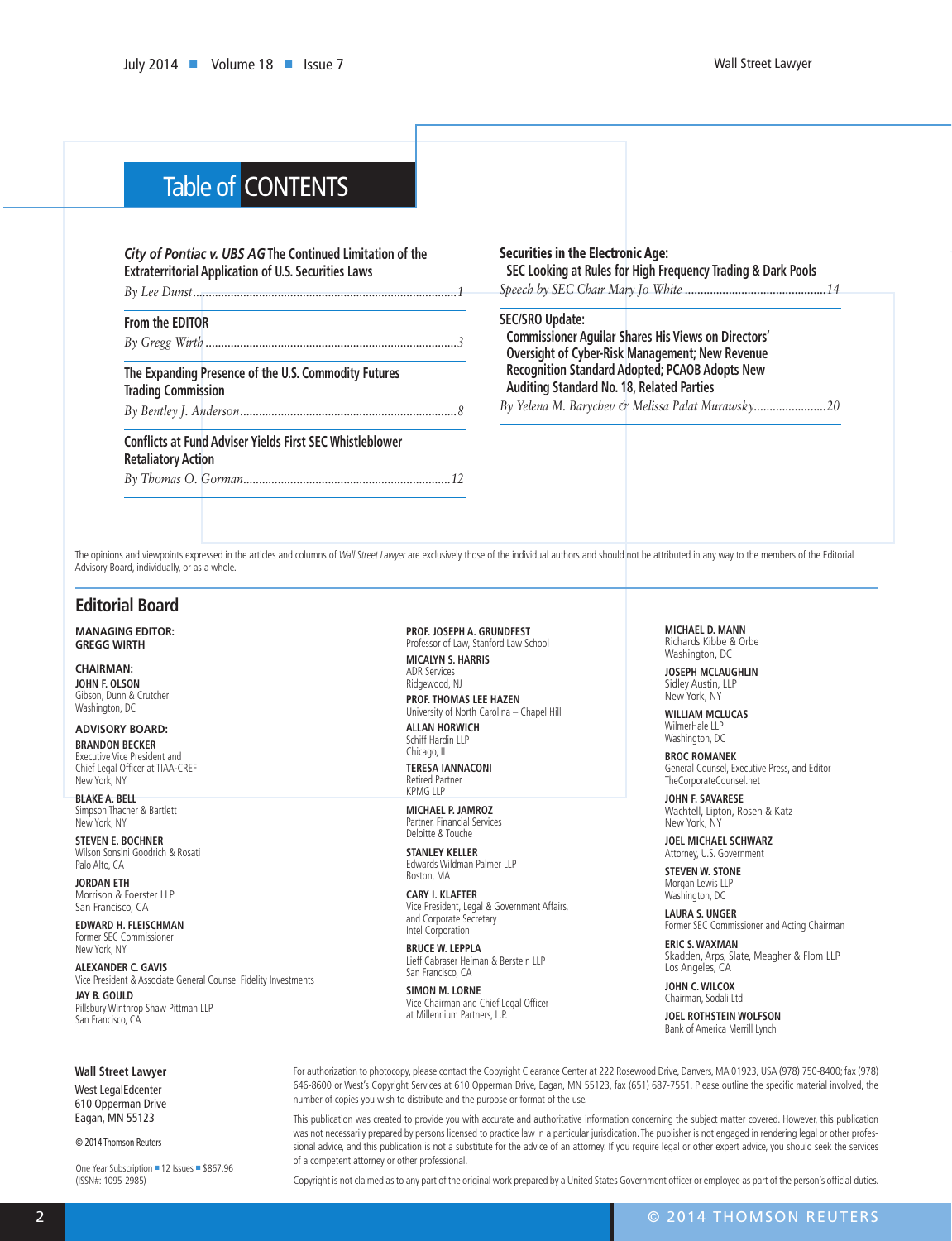# From the EDITOR

# **Did the Second Circuit Tell Judge Rakoff that Facts Don't Matter?**

More than 30 months after Judge Jed S. Rakoff of the U.S. District Court in Manhattan rejected a settlement deal between the Securities and Exchange Commission and Citigroup, a higher court has spoken.

A three-judge panel of the U.S. Court of Appeals for the Second Circuit ruled in early June that Judge Rakoff had abused his discretion and applied an incorrect legal standard to the case, remanding the case back to the district court.

The events stem from Judge Rakoff's ruling in November 2011 that rejected a deal that had Citigroup paying \$285 million to settle a civil fraud case with the SEC, while neither admitting nor denying guilt. The SEC had accused the banking titan of selling investors complex mortgagebacked securities as the financial crisis was just about to hit.

Judge Rakoff called the fine "pocket change" for a bank of Citigroup's size, but more to the issue, he said he simply could not sign off on a deal in which almost no facts were presented for him to review. Judge Rakoff said that approving the deal and closing the book on it, would keep the country from "ever knowing the truth in a matter of obvious public importance."

At a time when Wall Street regulators were facing mounting pressure to bring some sort of prosecutorial strategy to bare on those whose behavior may have been partly responsible for the financial crisis, Judge Rakoff's refusal to play ball made him a sort of judiciary hero. It even forced the SEC to review how it applied its "neither admit/nor deny" standard.

Since Judge Rakoff's ruling, several other settlements have been held up or revised because of objections to that standard.

Such compromise wasn't to be in the Citigroup case. The Second Circuit—actually quoting Judge

Rakoff's words back at him—ruled that it "is not within the district court's purview to demand 'cold, hard, solid facts.'" Instead, the Court suggested a sort of checklist for judges to use for such settlements, ticking off such items as basic legality, and whether collusion or corruption occurred.

In this way, according to the Second Circuit, judges would show the proper deference to settlements forged between parties, like the SEC and the Wall Street financial giants it oversees. "Absent a substantial basis in the record for concluding that the proposed consent decree does not meet these requirements, the district court is required to enter the order."

Of course, this legal dicta doesn't address Judge Rakoff's initial concern—that the *lack* of factual record presented by the parties made it difficult for him to meet what he saw as his other legal responsibility, that the settlement be "fair, reasonable, adequate and in the public interest."

The impact of the Second Circuit's ruling could be felt in a number of cases in which district judges questioned the wisdom of regulatory settlements where "neither admit/nor deny" was part of the package. Indeed, one such case—the SEC's proposed settlement of insider trading against SAC Capital Advisors—has been awaiting the outcome of this appeal.

The ruling also could have an impact on how the SEC approaches its settlements, given that at Judge Rakoff's urging—the agency had been moving away from such problematic language. If the SEC feels its use of "neither admit/nor deny" has been vindicated, it could be emboldened to return to greater use of that phrase.

*In this issue…* The July issue of *Wall Street Lawyer* features author Lee Dunst of Gibson, Dunn & Crutcher LLP discussing another Second Circuit ruling, *City of Pontiac v. UBS AG*, that addressed whether securities cross-listed on foreign and U.S. exchanges fall under the Supreme Court's landmark *Morrison v. National Australia Bank Ltd* decision, which restricted extra-territorial application of U.S. securities laws.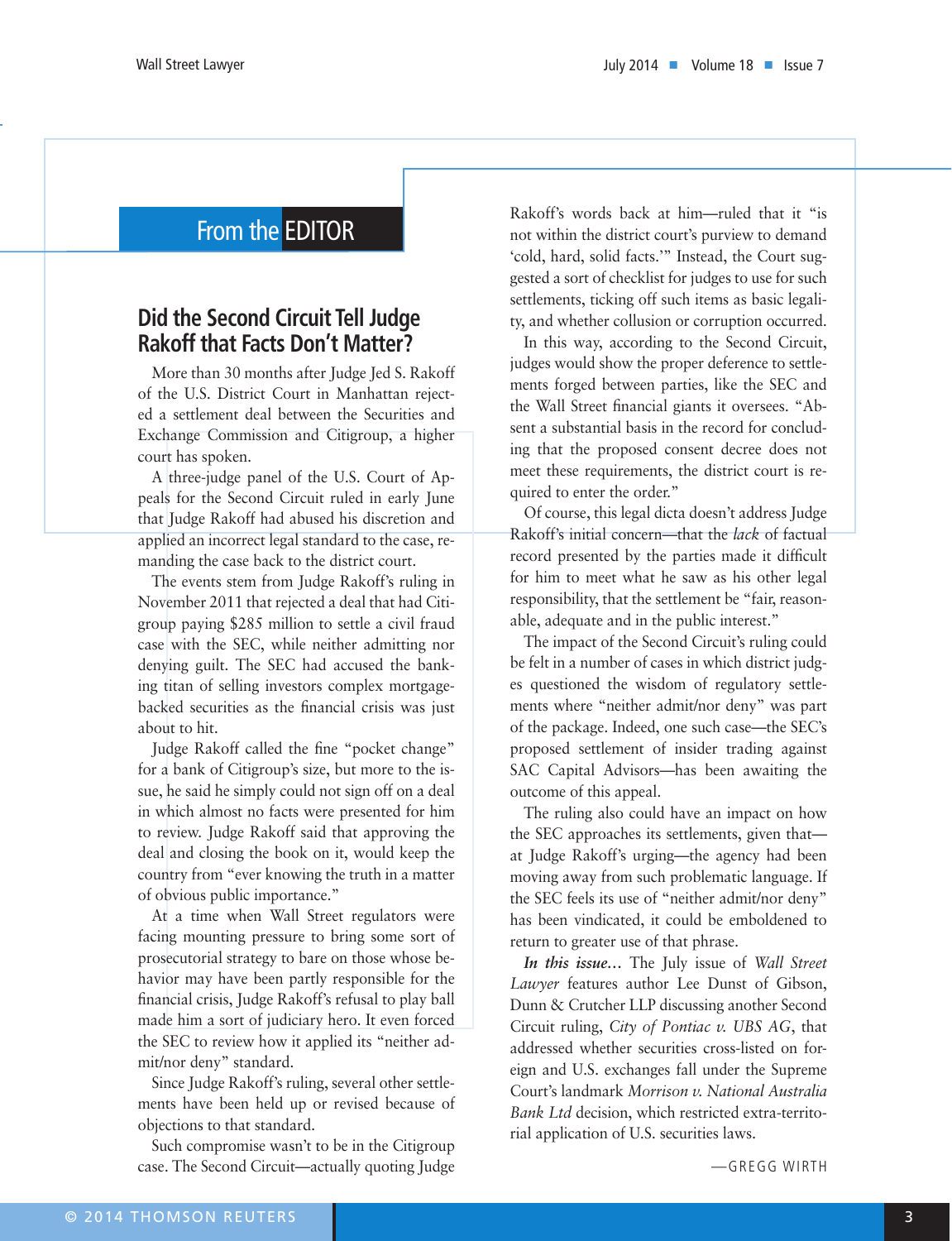#### CONTINUED FROM PAGE 1

which their transactions may fall under U.S. securities laws.

# **Citing** *Morrison v. National Australia Bank*

*Morrison*, the Supreme Court's 2010 wellknown decision restricting extraterritorial securities law claims, dealt with a so-called "foreigncubed" situation, as both shareholder plaintiffs and defendant issuer were foreign and the transaction occurred outside of the U.S. The issuer, National Australia Bank (National), had American Depositary Receipts (ADRs), which represent a specified number of shares in a foreign stock, listed on the New York Stock Exchange, and National's shares were only directly listed on foreign exchanges. Plaintiffs were Australians who purchased National's shares prior to a write-down resulting in a decline in the value of its stock. Plaintiffs filed a lawsuit in the U.S. District for the Southern District of New York (S.D.N.Y.) under Exchange Act Section 10(b) and SEC Rule 10b-5 (in addition to control person liability under Section 20(a)), alleging they were misled by misrepresentations about the value of the mortgage-servicing rights of HomeSide Lending, a Florida-based company purchased by National and also listed as a defendant in the case.

Plaintiffs also claimed that National's officers were aware of these misrepresentations but failed to reveal this information to shareholders. In bringing the suit, plaintiffs stated that Section 10(b) applied outside of the U.S. and, even if it did not, defendants' misrepresentations were "domestic" because they originated in Florida.

The S.D.N.Y. court ruled in favor of defendants, dismissing the claim for lack of subject matter jurisdiction due to its predominately foreign nature. The Second Circuit later affirmed the District Court's ruling. The Supreme Court also ruled in favor of defendants, but instead dismissed the action for failure to state a claim under Federal Rule of Civil Procedure 12(b)(6). In doing so, the Court held that Section 10(b) does not provide a cause of action to foreign plaintiffs suing foreign and American defendants for misconduct linked to securities traded over foreign exchanges.

Writing for the Supreme Court, Justice Antonin Scalia emphasized that when interpreting U.S. law, courts must apply a presumption against extraterritorial application unless such international effect is clearly stated. In doing so, Justice Scalia rejected the long-standing "conducts and effects" test, applied to cases containing foreign elements. The Court found that since Section 10(b) does not clearly delineate its application outside of the U.S., Congress only intended for it to apply domestically.3 Importantly, the Court rejected plaintiffs' arguments that defendants' Florida-based misrepresentations brought the case within Section 10(b), emphasizing that the Exchange Act is concerned with domestic transactions. The Court held that Section 10(b) only prohibited misrepresentations related to transactions in securities which are either listed on U.S. exchanges (so-called "prong one" of *Morrison*) or conducted domestically (prong two).

# **The Second Circuit's** *City of Pontiac* **Decision**

In *City of Pontiac*, a group of foreign and domestic institutional investors—organizations such as hedge funds and mutual funds, which pool large sums of money to invest in securities and other assets—brought a class action under Section 10(b) (and Section 20(a) against control persons) against UBS AG (UBS) and a number of UBS officers and directors. Plaintiffs claimed that UBS overvalued its residential mortgage-backed securities (RMBS), a type of asset-backed security whose value is derived from a specified pool of mortgages. Plaintiffs also claimed that UBS overvalued its collateralized debt obligations (CDOs), which in the instant case were bonds secured by a pool of RMBS. One of the plaintiffs, Alaska Laborers-Employers Retirement Fund (Alaska Laborers), also brought a class action under Securities Act of 1933 sections 11, 12(a)(2), and 15 against UBS and a group of underwriters who participated in the issuance and distribution of certain securities issued in June 2008.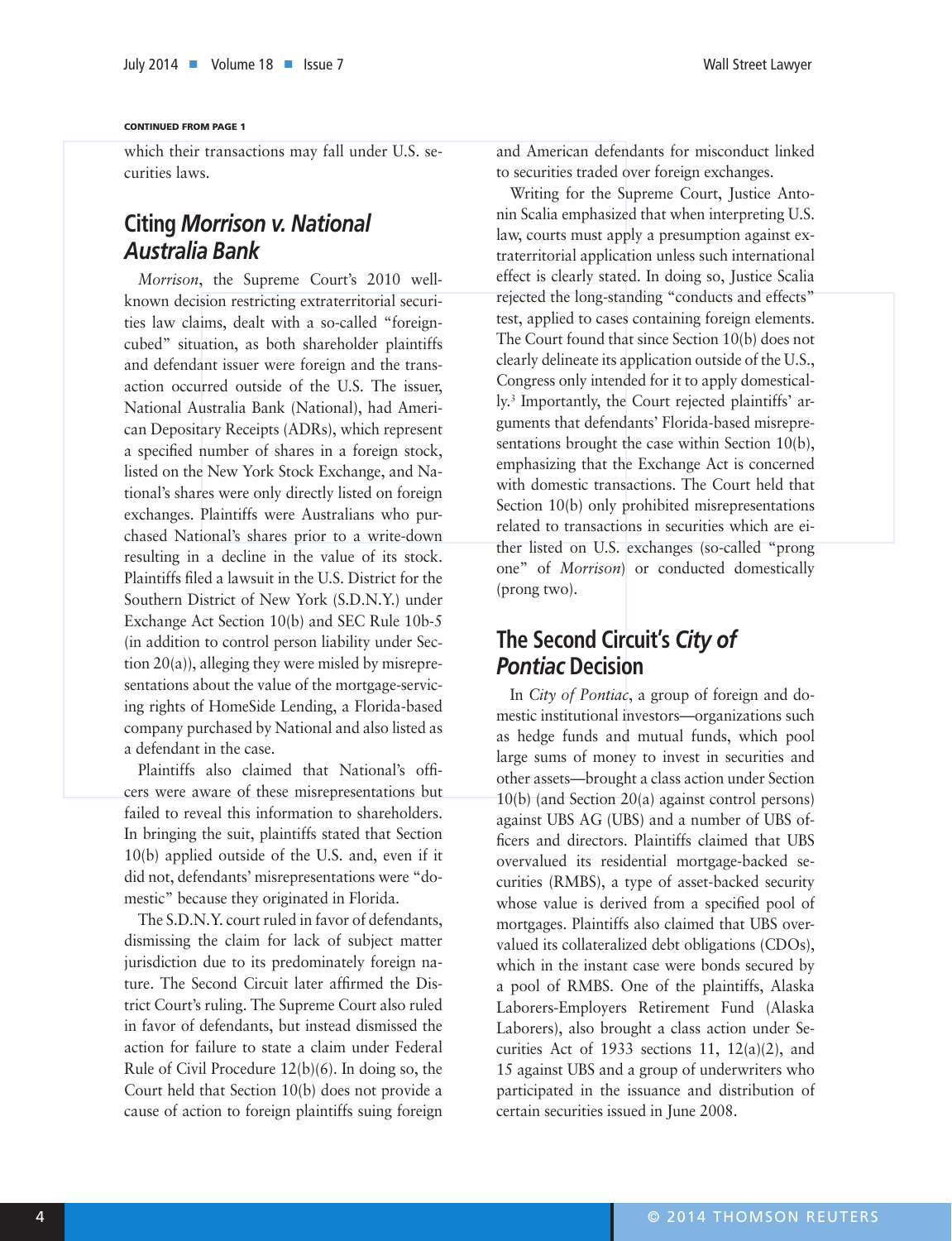The action was brought in S.D.N.Y., and the district court later dismissed the Section 10(b) claims of Plaintiffs who purchased the shares on foreign exchanges under *Morrison*, and dismissed the remaining claims for failure to adequately plead fraud and failure to allege a material misstatement under Section 12(a)(2). As expected, the plaintiffs opposed this dismissal.

**Writing for the Supreme Court, Justice Antonin Scalia emphasized that when interpreting U.S. law, courts must apply a presumption against extraterritorial application unless such international effect is clearly stated.**

The Second Circuit's eventual decision in May resulted in dismissal of Alaska Laborers' Securities Act claims related to UBS's alleged misrepresentations. The Court dismissed the remaining plaintiffs' Section 10(b) actions against UBS related to the domestic CDO/RMBS and other claims for failure to plead materiality or scienter.4 The Court found that UBS's representations were too open-ended or subjective for plaintiffs to have relied on them in their purchasing decisions.

The significant part of the Court's decision related to plaintiffs' Section 10(b) claims arising out of the purchase of foreign-issued securities over a foreign exchange, to which the Court answered both of the following questions in the negative: Can a foreign (or American) plaintiff sue for alleged misrepresentations related to foreign-issued securities listed on both a U.S. and foreign exchange, where the transaction does not take place domestically? Can an American plaintiff sue under Section 10(b) for alleged misrepresentations related to foreign-issued securities purchased through a buy order initiated in the U.S.? The Court's answers to these questions can be broken down in terms of their significance to post-*Morrison* extraterritorial securities claims.

# **Rejection of Plaintiffs' "Listing Theory"**

The Court first rejected plaintiffs' "listing theory," which claimed that the dual listing of securities on both a foreign and U.S. exchange automatically insulated the securities from *Morrison*'s restrictions, despite the fact that the relevant transaction took place abroad. Plaintiffs argued that under prong one of *Morrison* it did not matter where the securities transaction took place so long as the securities were listed on a national exchange in the U.S. The Second Circuit rejected this argument, noting that *Morrison* placed an emphasis on the domestic location of the securities transaction in both prongs one and two of its holding.<sup>5</sup> Any other reading, the Second Circuit held, would be irreconcilable with *Morrison* as a whole. The Court of Appeals also pointed out that in *Morrison*, the issuer's ADRs, which are also technically securities, were also listed on the NYSE, but that this domestic listing did not affect the Court's analysis in that case. The Second Circuit applied these arguments to both the foreign-cubed claims brought by foreign plaintiffs and foreign-squared claims brought by American plaintiffs.<sup>6</sup>

This analysis of plaintiffs' argument is in line with holdings of other courts post-*Morrison*, which have rejected the listing theory as contrary to the "spirit of *Morrison*" and have found that ADRs listed on national exchanges do not bring a plaintiff's claims within the purview of  $10(b)$ .<sup>7</sup> Many courts have grappled with the listing theory since *Morrison*. When making an argument in favor of this theory, plaintiffs have often relied on footnote 10 of the *Morrison* opinion, where Justice Scalia differentiated between securities registered on national exchanges from "other" unregistered securities, explaining that, although both were covered by Section 10(b), the latter only referred to domestically-traded securities.<sup>8</sup>

Plaintiffs often have relied on the fact that Justice Scalia made this differentiation only for unregistered securities (prong two) and not for securities registered on a U.S. exchange (prong one) when stating that these two categories were covered by the Exchange Act. However, courts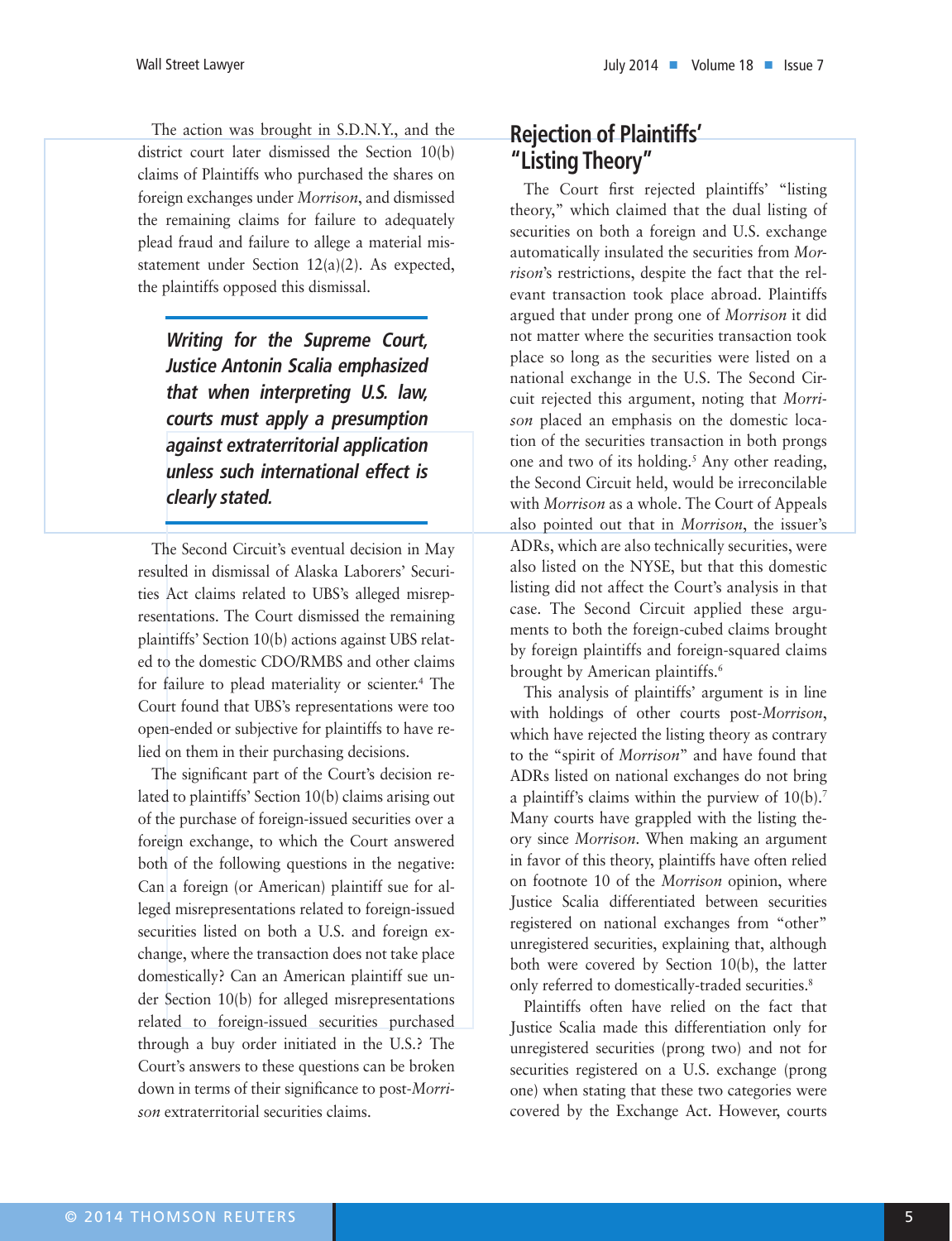have rejected this argument. For example, in *In re Vivendi Universal*, the S.D.N.Y. found that such a reading would run contrary to the intent of *Morrison*, resulting in a more expansive extraterritorial application of the securities laws than even the previously accepted "conducts and effects" test would have allowed.9 Furthermore, such a reading ignores the last sentence of Justice Scalia's footnote 10, which states in relevant part that,

**[T]he only alternative to that reading [that only domestic transactions in unregistered securities are not allowed, rather than foreign and domestic unlisted transactions] makes nonsense of the phrase ["or any security not so registered"], causing it to cover** *all* **purchases and sales of** *registered* **securities, and** *all* **purchases and sales of** *nonregistered* **securities—a thought which, if intended, would surely have been expressed by the simpler phrase "all purchases and sales of securities."10**

# **Denial of Foreign-Squared Claims Involving Domestic Buy Orders**

The Second Circuit next addressed the American plaintiff's claim that the U.S. initiation of its buy order, a request filed by investors with traders to purchase a security at a specified price, made its foreign-executed transaction sufficiently "domestic" under prong two of *Morrison*. The Court of Appeals rejected this assertion, relying on its previous decision in *Absolute Activist Value Master Fund Ltd. v. Ficeto*, 11 which held that when determining if a transaction is "domestic" under *Morrison*'s prong two, courts must look to the place where the parties either incurred irrevocable liability as per an agreement to buy and/or sell securities in the U.S., or where title to the securities or the securities themselves were transferred.12 The Second Circuit held that, as the parties were not irrevocably liable to one another under the buy order, there was no domestic transaction. Also, the Court of Appeals pointed out that as per *Absolute Activist*, the purchaser's place of residency or citizenship did not have any bearing on the location of the transaction.13

The *Absolute Activist* decision defined "irrevocable liability" as the point where there is a "meeting of the minds" between the buyer and seller of the securities to become irrevocably bound to one another, even if the ultimate performance of the agreement is to occur at a later date.<sup>14</sup> In that case, decided by the Second Circuit in 2012, foreign hedge fund plaintiffs sued officers of an investment management company and its brokerdealer under Section 10(b). The securities at issue were not traded on a domestic exchange within prong one of *Morrison*, leading the Court of Appeals to analyze the transaction under *Morrison* prong two. Unlike *City of Pontiac*, however, *Absolute Activist* did not involve transactions that took place over a foreign exchange, but instead involved direct sales by U.S. companies to foreign funds. In *Absolute Activist*, the Second Circuit held that the plaintiffs did not adequately allege irrevocable liability or transfer of title in the U.S.

**This analysis of plaintiffs' argument is in line with holdings of other courts post-***Morrison***, which have rejected the listing theory as contrary to the "spirit of** *Morrison***"…**

In determining how to define a domestic transaction, *Absolute Activist* looked to the Exchange Act's definition of "buy" and "sell," which includes a contract to buy or sell securities, respectively.15 The Second Circuit found that these definitions suggest one "buys" or "sells" securities when they becomes irrevocably bound to perform the relevant transaction. The Court of Appeals found that a transaction was "domestic" under *Morrison* when a seller incurred irrevocable liability to deliver the securities or the purchaser became irrevocably bound to purchase and take ownership of the securities, in the U.S. The Second Circuit also relied on the standard definition of "sale," which is "the transfer of property or title for a price,"16 and therefore found that a transaction could also be "domestic" if title to the securities was transferred in the U.S.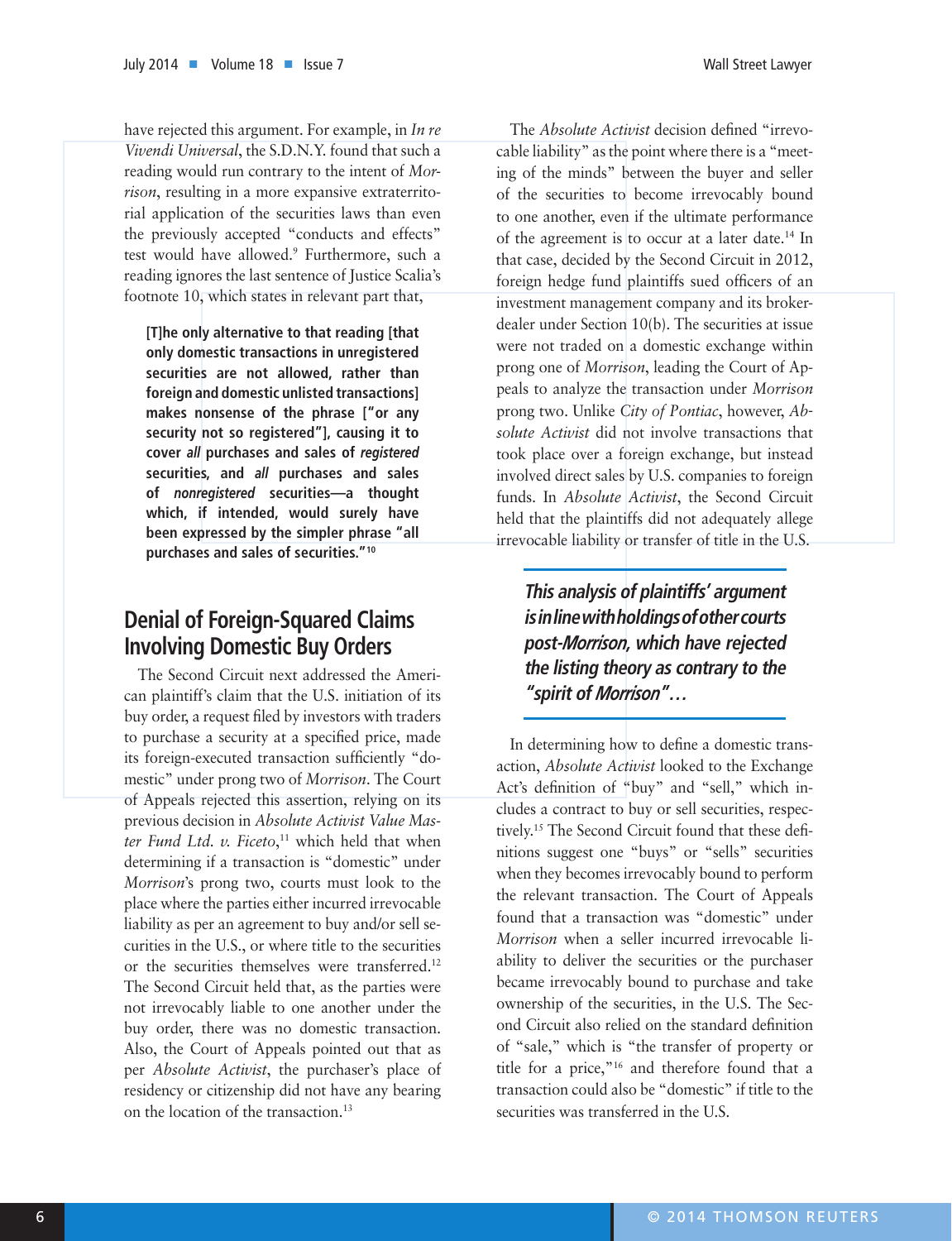# **The Scope of Domestic Transaction after** *City of Pontiac*

*Absolute Activist*'s interpretation of "domestic transaction" has been relied upon by courts in several circuits, and no court has flatly rejected its application to Section 10(b) violations.17 Courts have called into question its applicability in certain situations, such as over-the-counter transactions, which several district courts in the Second and Ninth Circuits have held fall under prong one of *Morrison* and therefore escape *Absolute Activist*'s analysis.18

It also is unclear if courts will apply *Absolute Activist* and *City of Pontiac* to securities swap transactions, which involve the exchange of one security for another. District courts in the Second and Ninth Circuits have held previously that securities swaps are not domestic transactions under *Morrison* where only the purchaser is located in the U.S. or when the transactions take place over a foreign exchange.19 It is difficult to apply *Absolute Activist* to security swap agreements, which are distinct from the securities-based transactions dealt with in *Morrison* and its progeny, as no title or ownership passes between the parties involved.

**It is possible that** *City of Pontiac* **has further narrowed the holding of** *Absolute Activist***, making it more difficult to apply U.S. securities laws extraterritorially than was previously the case.**

It is possible that *City of Pontiac* has further narrowed the holding of *Absolute Activist*, making it more difficult to apply U.S. securities laws extraterritorially than was previously the case. For example, the *City of Pontiac* decision reiterated the main aspects of the *Absolute Activist* holding, but failed to restate its holding that the nature of the issues or issuer in themselves do not matter when analyzing a Section 10(b) action under prong two of *Morrison*.

More fundamentally, the *City of Pontiac* decision stands in the face of *Absolute Activist*'s claim that facts such as the "place of purchase order" can be taken into consideration when considering whether irrevocable liability has been established domestically.20 In *City of Pontiac*, the Second Circuit distinguished *Absolute Activist*, by pointing to the fact that the transaction at issue took place over a foreign exchange, which was not the case in *Absolute Activist*. The Court of Appeals also pointed to the fact that *Absolute Activist* never stated that a purchase order *alone* could establish irrevocable liability. However, *City of Pontiac* does not make it clear whether the absence of irrevocable liability is related to the nature of a buy order in itself, as distinct from a purchase order, which usually involves a contract. The Court also does not provide guidance as to what facts must be pleaded by plaintiffs regarding irrevocable liability in order for their claims to survive a motion to dismiss.

# **Potential Narrowing of** *Morrison* **in the Face of Dodd-Frank**

One issue not addressed in *City of Pontiac* but discussed in several courts since *Morrison*, is Section 929P(b) of the Dodd-Frank Act, which has the potential to expand the extraterritorial application of Section 10(b) actions brought by the Securities and Exchange Commission (SEC) and the Department of Justice (DOJ). Congress passed Section 929P(b), "Extraterritorial Jurisdiction of Antifraud Provisions of the Federal Securities Laws,"21 shortly after the *Morrison* decision. Although discussed in a number of cases, one decision in the U.S. District Court for the Northern District of Illinois from 2013 gives a considerable amount of legitimacy to Section 929's "conducts and effects" test, casting possible doubt on *Morrison*'s continued applicability to SEC and DOJinitiated 10(b) actions. The case, *U.S. SEC v. A Chicago Convention Center LLC*, highlights the difficulties that courts have faced with interpreting the meaning of Section 929P(b) in light of *Morrison*. 22 For the most part, this difficulty has boiled down to an interpretation of this Dodd-Frank provision as either jurisdictional, and thus potentially superfluous to current provisions which give the SEC and DOJ extraterritorial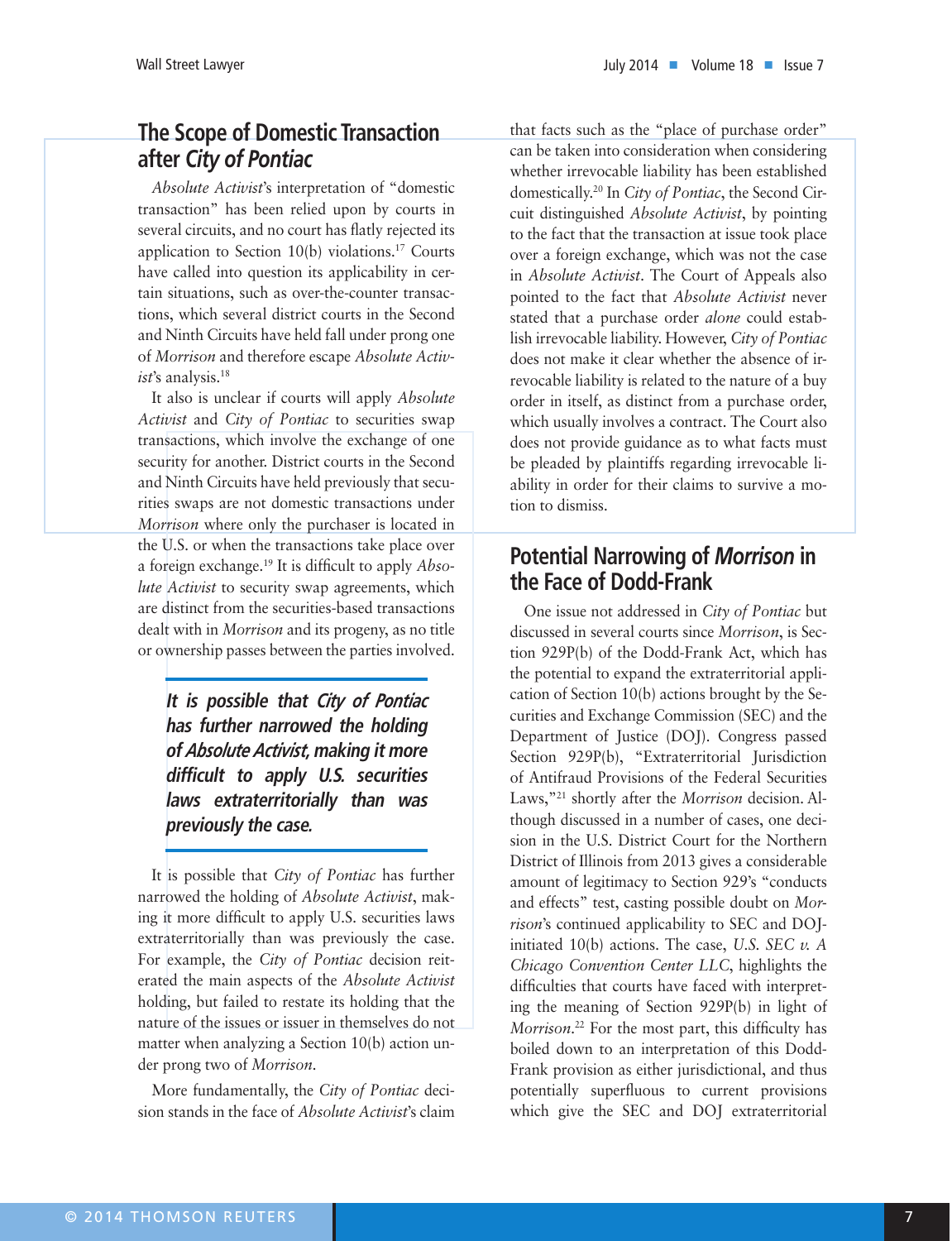enforcement authority for Section 10(b) claims, or substantive, potentially trumping *Morrison*. Despite providing possible arguments for either interpretation, the *Convention Center* decision did not ultimately address the matter as the plaintiffs' complaint did not pass either the *Morrison* transactional test or Dodd-Frank's conducts and effects test.

# **The Future of** *Morrison*

In general, it is clear that *Morrison's* holding prohibiting Section 10(b) actions involving foreign plaintiffs and defendants *and* a foreign place of transaction still limits a greater number of foreignbased claims than existed previously under the former "conduct and effects" test. With the Second Circuit's recent rulings in *City of Pontiac* and *Absolute Activist*, the prohibition against extraterritorial application of U.S. securities laws appears to have the potential of further foreclosing the filing of additional foreign-based securities claims.

#### **NOTES**

- 1. *See City of Pontiac Policemen's and Firemen's Ret. Sys. v. UBS AG*, No. 12-4355-cv, 2014 WL 1778041 (2d Cir. May 6, 2014).
- 2. *See Morrison v. Nat'l Austl. Bank Ltd.*, 561 U.S. 247, 130 S. Ct. 2869, 177 L. Ed. 2d 535 (2010).
- 3. *See Morrison*, 561 U.S. at 265.
- 4. *See City of Pontiac*, 2014 WL 1778041, at \*6-8.
- 5. *See City of Pontiac*, 2014 WL 1778041, at \*3.
- 6. *See City of Pontiac*, 2014 WL 1778041, at \*3-4.
- 7. *See*, *e.g.*, *In re Royal Bank of Scot. Grp. PLC Securities Litigation*, 765 F. Supp. 2d 327, 336 (S.D.N.Y. 2011); *In re Infineon Tech. AG Sec. Litig.*, No. C 04–04156 JW, 2011 WL 7121006, at \*3 (N.D. Cal. Mar. 17, 2011); *In re Alstom SA Sec. Litig.*, 741 F. Supp. 2d 469, 471–73 (S.D.N.Y. 2010) (finding the listing theory contrary to *Morrison*).
- 8. *Morrison*, 561 U.S. 247, 282 n.10.
- 9. *In re Vivendi Universal, S.A. Sec. Litig.*, 765 F. Supp. 2d 512, 530-31 (S.D.N.Y. 2011).
- 10. *Morrison*, 561 U.S. at 282 n.10 (emph. added).
- 11. *See Absolute Activist Master Fund Ltd. v. Ficeto*, 677 F.3d 60, 68 (2d Cir. 2012).
- 12. *See City of Pontiac*, No. 12-4355-cv, 2014 WL 1778041, at \*4; *see also Absolute Activist*, 677 F.3d at 67-68.
- 13. *See City of Pontiac*, 2014 WL 1778041, at \*4; see also Absolute Activist, 677 F.3d at 69.
- 14. *See Absolute Activist*, 677 F.3d at 68.
- 15. *See* 15 U.S.C. § 78c(a)(14).
- 16. *See Absolute Activist*, 677 F.3d at 68.
- 17. *See*, *e.g.*, *Arco Capital Corp. Ltd. v. Deutsche Bank AG*, 949 F.Supp.2d 532, 541-42 (S.D.N.Y. 2013); *MVP Asset Mgmt. (USA) LLC v. Vestbirk*, No. 2:10–cv–02483–GEB–CKD, 2013 WL 1726359, at \*2 (E.D. Cal. Mar. 22, 2013); *U.S. S.E.C. v. Benger*, No. 09 C 676, 2013 WL 593952, at \*9 (Feb. 15, 2013).
- 18. *See*, *e.g.*, *S.E.C. v. Ficeto*, No. CV 11–1637–GHK (RZx), 2013 WL 1196356, at \*2 (C.D. Cal. Feb. 7, 2013); *Pope Invs. II, LLC v. Deheng Law Firm*, No. 10 Civ. 6608(LLS), 2012 WL 3526621, at \*6-8 (S.D.N.Y. Aug. 15, 2012).
- 19. *Elliott Assocs. v. Porsche Auto. Holding SE*, 759 F. Supp. 2d 469, 476 (S.D.N.Y. 2010); *Stackhouse v. Toyota Motor Co.*, No. CV 10-0922 DSF (AJWx), 2010 WL 3377409, at \*1 (C.D. Cal. July 16, 2010).
- 20. *See City of Pontiac,* No. 12-4355-cv, 2014 WL 1778041, at \*4 n.33.
- 21. 15 U.S.C. § 78aa(27); 15 U.S.C. § 77v(22).
- 22. *See U.S. SEC v. A Chi. Convention Ctr.*, LLC, 961 F. Supp. 2d 905 (N.D. Ill. 2013).

# The Expanding Presence of the U.S. Commodity Futures Trading Commission

BY BENTLEY J. ANDERSON

*Bentley Anderson, the principal of Anderson PLC (www. anderson-plc.com), represents companies and investors in connection with domestic and international corporate, transactional, regulatory, and commercial matters, with a particular focus on the operation, governance and regulation of broker-dealers, investment advisers, and private and registered funds. Contact: ben@anderson-plc.com.*

The U.S. Commodity Futures Trading Commission (CFTC), and the National Futures Association (NFA), a self-regulatory organization supervised by the CFTC, are the principal regulators of the futures and commodities markets in the U.S. Historically, the public's awareness of the roles of these agencies was limited by the agencies' relatively constrained authority and jurisdic-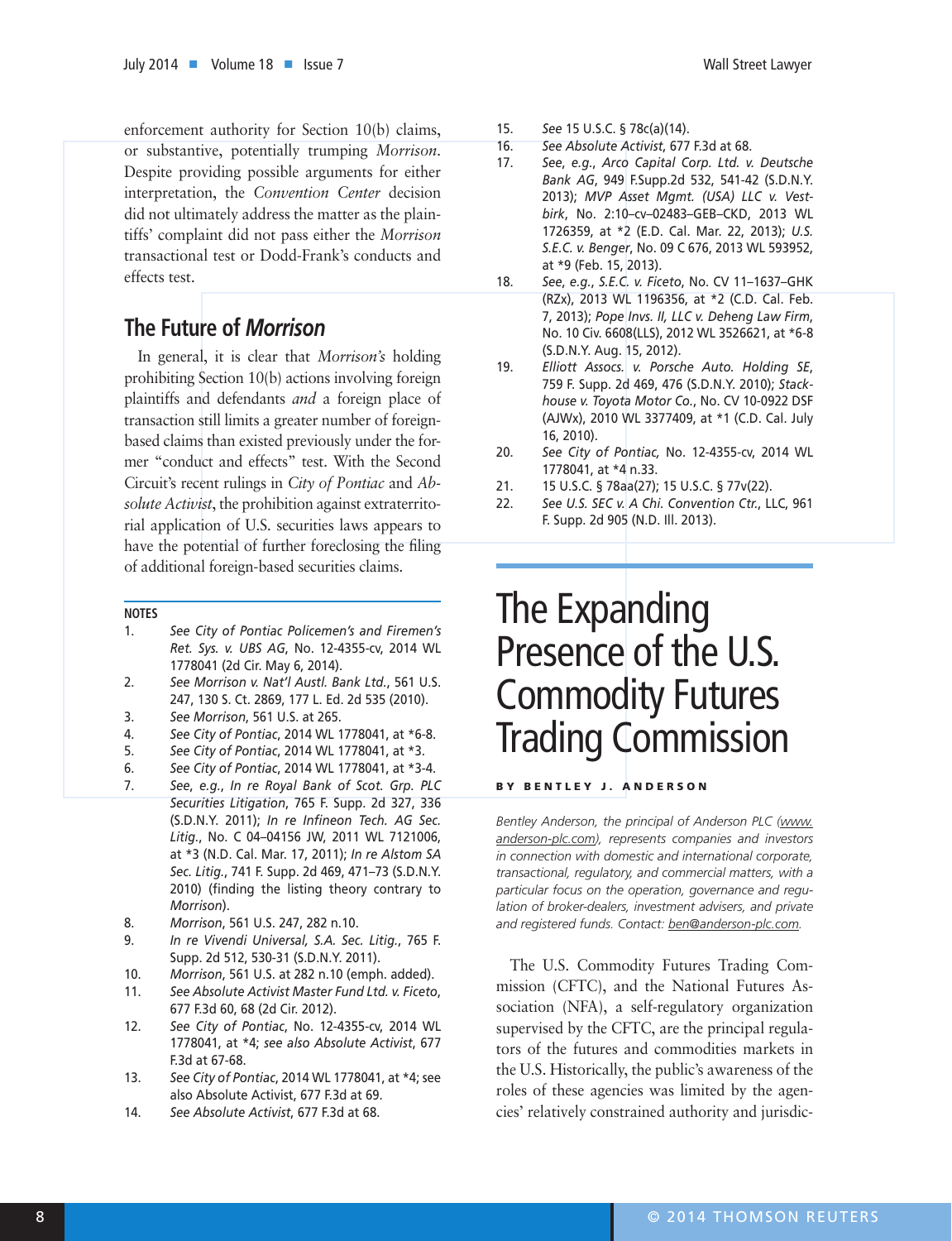tion, and obscured by the much higher regulatory profile of the U.S. Securities and Exchange Commission (SEC) (particularly given the SEC's aggressive enforcement docket over the last several years). However, as a result of material changes to the U.S. regulatory architecture following the passage of the Dodd-Frank financial reform legislation, which resulted in, among other things, an increase in the CFTC's authority and jurisdiction, and the significant number of enforcement matters brought by the CFTC following the market turmoil which started in 2007, the CFTC has established a considerably more visible and dynamic regulatory presence in the markets.

**…[A]s a result of material changes to the U.S. regulatory architecture following the passage of the Dodd-Frank financial reform legislation, which resulted in, among other things, an increase in the CFTC's authority and jurisdiction…**

This presence may be especially notable for broker-dealers and investment advisers who are registered with the CFTC as commodity pool operators (CPOs), commodity trading advisers (CTAs), or in other capacities. A large number of these firms had limited, if any, substantive interactions with the CFTC or NFA prior to 2010. But several recent CFTC and NFA rule proposals, the CFTC's increasingly aggressive enforcement agenda, and the consistent growth in the amounts recovered by the CFTC in enforcement cases, now suggest strongly that SEC-registered broker-dealers and investment advisers should not expect "business as usual" from the CFTC instead, these firms should assure that they have developed and implemented robust policies, procedures, and programs, supported by investments in professional staffing and technology, to comply with the agencies' requirements.

# **Privacy "Best Practices"**

One area in which the CFTC has recently made an important announcement regarding broadening regulatory obligations is privacy. As background, Title V of the Gramm-Leach-Bliley Act (GLBA), passed in 1999, imposed requirements on "covered financial institutions" to protect the non-public personal information of their customers. Under the GLBA, federal financial regulators, including the CFTC, were required to adopt rules to carry out the GLBA's objectives. The CFTC adopted the required rules in 2001. However, earlier this year, in its Staff Advisory No. 14-21 (Staff Advisory), the CFTC communicated a series of "recommended best practices" that the agency expects covered financial institutions, including CPOs and CTAs, to comply with.<sup>1</sup> While not, on its face, having the force of a regulation that has been adopted following notice-and-comment rule-making procedures, the Staff Advisory makes clear that the standards referenced in the document reflect the CFTC's interpretations of the privacy rules adopted in 2001. Accordingly, CFTC registrants should be able to demonstrate that their privacy and information-security policies and practices incorporate the CFTC's "best practices."

In summary form, the CFTC's "best practices" relate to the "security safeguards" that the agency expects registrants to erect. The agency explained that under Part 160 of the CFTC's regulations, agency registrants (which include not just CPOs and CTAs, but also futures commission merchants, swap dealers, major swap participants, and retail foreign exchange dealers) are required to "adopt policies and procedures that address administrative, technical and physical safeguards for the protection of customer records and information." A registrant's policies and procedures must therefore "insure the security and confidentiality of customer records and information;" "protect against any anticipated threats" to the "security or integrity" of records containing confidential information; and protect against "unauthorized access to or use of such records or information which could result in substantial harm or inconvenience to any customer."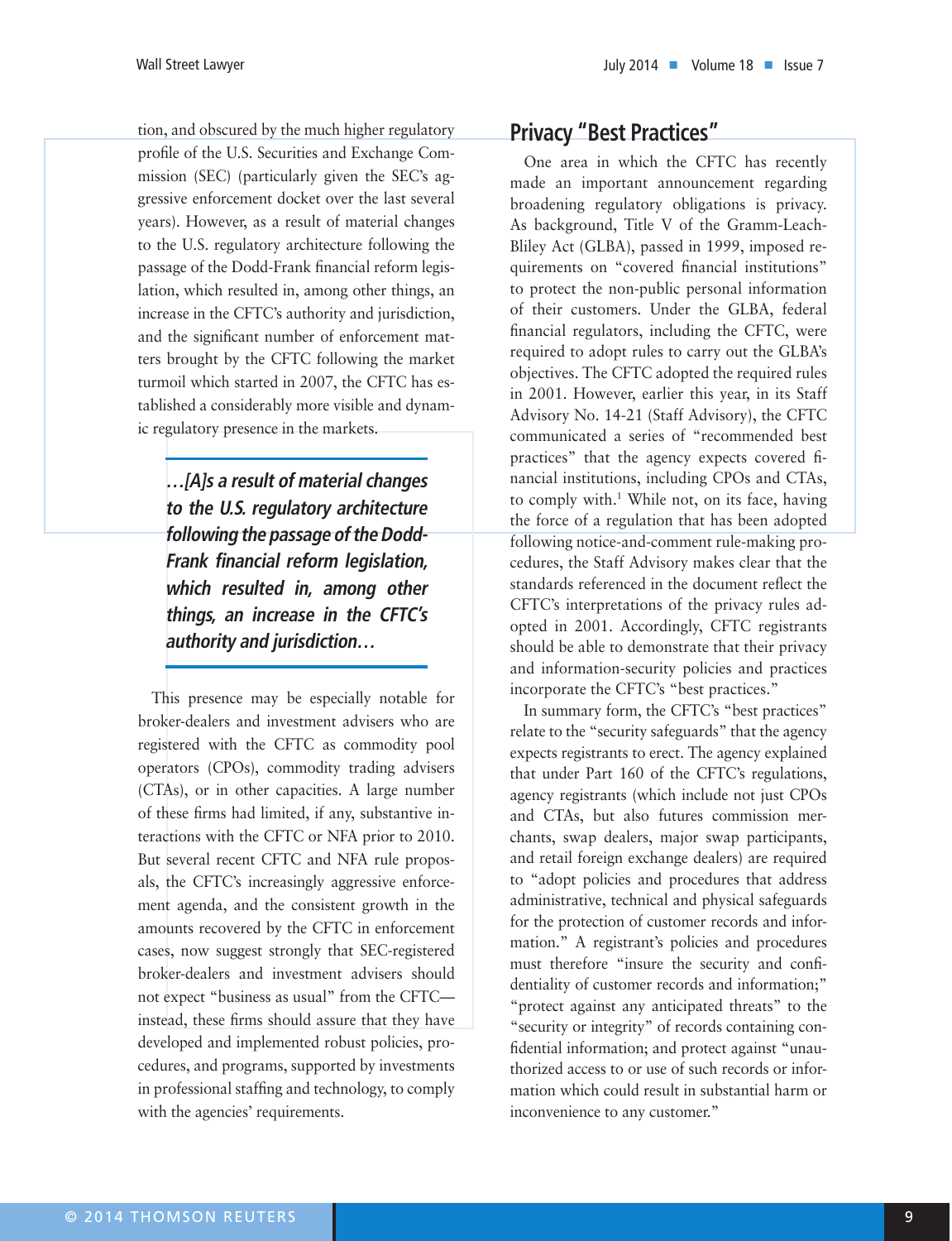**One area in which the CFTC has recently made an important announcement regarding broadening regulatory obligations is privacy.**

With these broadly-stated requirements as context, the CFTC articulated its view that each registrant should develop and implement a written security and information privacy program (Privacy Program) customized to the registrant's business, that specifically takes into account the nature of the registrant's market activities and the risks that those activities create. Moreover, the Privacy Program should designate a particular employee of the registrant who is responsible for managing the program, periodically reviewing and assessing the program, and reporting to senior management regarding the performance of the program. The Staff Advisory also states that the Privacy Program should be based on a written assessment of "all reasonably foreseeable internal and external risks" to the "security, confidentiality, and integrity of personal information and systems processing personal information." The agency further expects that each registrant will train relevant staff regarding the requirements imposed on the firm under the CFTC's privacy rules and the terms of the Privacy Program, and "regularly test or otherwise monitor" the effectiveness of the program. As part of the latter requirement, the Staff Advisory states that "at least once every two years" the registrant should contract with "an independent party" to test the effectiveness of the Privacy Program, and that appropriate written records relating to that testing be retained by the registrant. The CFTC expects that each registrant, as part of the maintenance of its Privacy Program, will at least annually report to the registrant's board of directors regarding the outcome of any assessment of the program, and any "instances during the year of unauthorized access or disclosure of personal information." Finally, the agency noted that it expects to enhance, where necessary, its internal examination standards to ensure that the CFTC's and NFA's

staff are trained to detect instances in which a registrant is not, or has not been, in compliance with the privacy "best practices" referenced in the Staff Advisory.

## **Proposed Capital-Related/ "Customer-Protection" Requirements**

In the first quarter of 2014, the NFA proposed a number of potential new capital and customer-protection measures applicable to CPOs and CTAs. Each of the concepts announced by the agency included a brief description of its objective, followed by a series of questions to which market-participants were solicited to reply with guidance and comments. The deadline to respond to those questions passed recently, and the agency is currently considering the responses that it received from the industry.

To begin with, the NFA indicated that it is considering a capital-adequacy requirement to be imposed on CPOs and CTAs. As the NFA acknowledged, currently there is no requirement that a CPO or CTA maintain a minimum amount of capital (unlike, for example, SEC-registered broker-dealers, which are required to have a minimum amount of regulatory capital and to regularly report that figure, as adjusted, to the SEC). However, the NFA also noted that CPOs and CTAs are fiduciaries with respect to the customer assets that they manage, and, consequently, they should be required to maintain "adequate funds to operate and ensure that they are a going concern." On this basis, the NFA asked market-participants, for example, what the minimum dollar amount of the capital requirement should be; how the capital figure reported by registrants should be calculated; how (that is, through what mechanism or technology) a registrant's capital should be reported to the agency; and how frequently the minimum capital figure should be reported to the NFA. The NFA also solicited comments from the industry on whether there exist practical alternatives to the minimum capital requirement which it is considering.

In addition, the NFA proposed certain measures that the agency views as protecting custom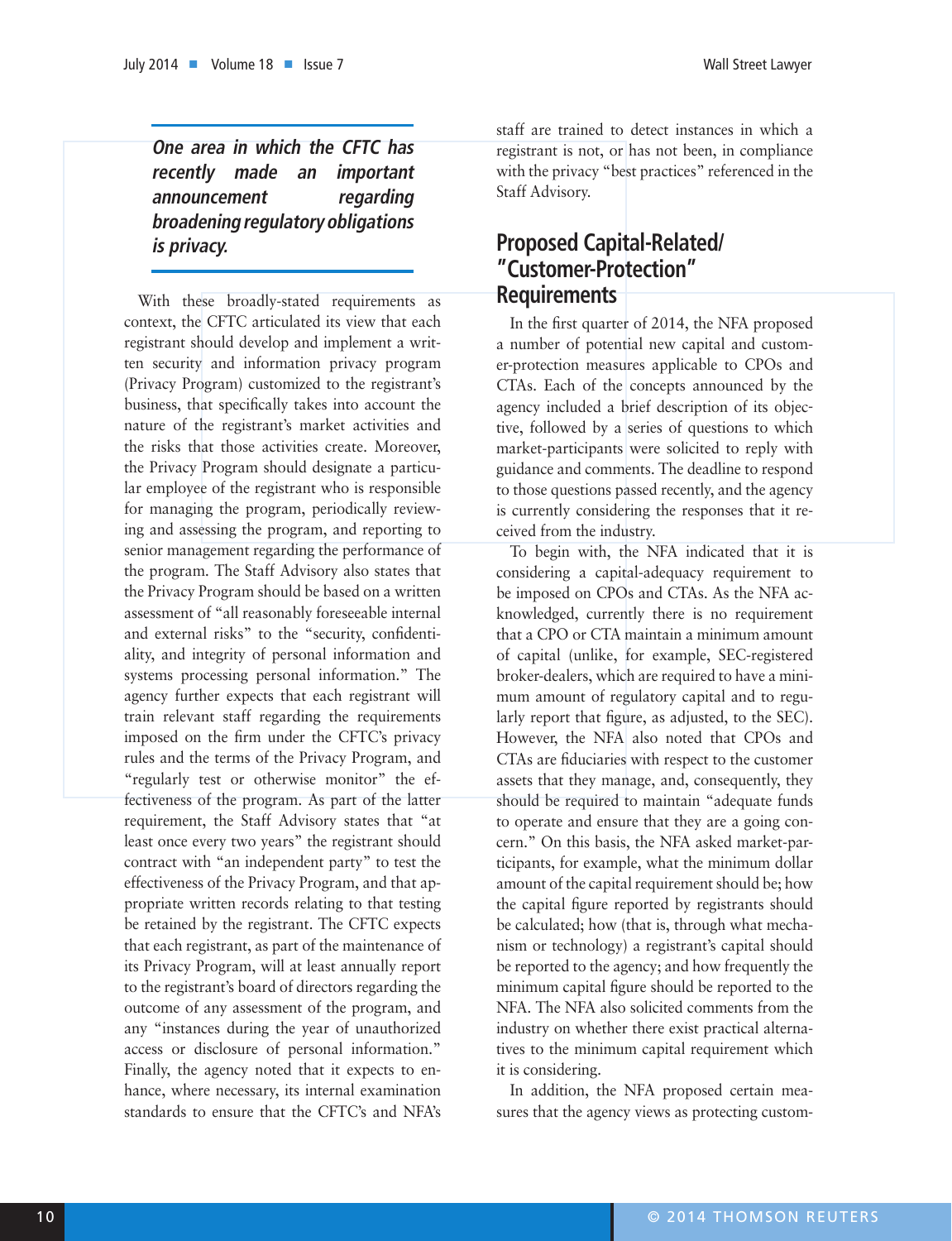ers of CPOs and CTAs. As a threshold point, the agency noted the relatively large number of recent enforcement matters that involved CPOs or CTAs misstating or misrepresenting pool or account performance information or asset valuations, or misusing customer funds. The agency then noted its customer-protection initiatives. Among others, the NFA stated that it is considering whether to require that a third-party, retained by each CPO and CTA, review and authorize any disbursement by the CPO or CTA of assets from a pool or account. The agency also stated that it is considering whether to require that each CPO and CTA retain a third-party to prepare or verify the monthly or quarterly performance and asset-valuation figures reported by the registrants. Finally, the NFA stated that it is considering the development of a system by which pool assets would be verified on a much more frequent basis – including possibly daily – through the collection of pool-asset information directly from registrants; those data would then be reviewed and reconciled with pool- or account-related data provided to the agency by custodians and depositaries (such as banks) retained by the registrants.

# **Enforcement**

Perhaps in no other area has the CFTC so clearly articulated its intention to be a more aggressive regulator than in the enforcement arena. Strictly in numerical terms, since approximately the end of 2009, the CFTC has brought an increasingly larger number of enforcement actions, and has imposed an increasingly larger aggregate amount of financial sanctions. Consider, for example, that in 2009, the CFTC filed 50 enforcement cases, and imposed \$636 million in financial sanctions, and that in 2013 the CFTC brought 82 actions and imposed \$1.7 billion in financial sanctions (as a further benchmark, consider the relevant 2006 data: 33 enforcement actions and \$446 million in financial sanctions, respectively). Indeed, the aggregate number of enforcement actions filed in 2011 and 2012 was almost as large as the number of all such actions filed in the previous five years combined. But the agency has gone beyond relying on its enforcement data, and

has unambiguously communicated its intentions: the CFTC's chairman and senior staff have made clear that "Dodd-Frank expand[ed] the CFTC's arsenal of enforcement tools," and that the agency would use those "tools to be a more effective cop on the beat,"<sup>2</sup> as it strives to live up to its "unwavering commitment to hold those who seek to undermine the integrity of the U.S. financial markets responsible for their actions."3 On a less colorful but more practical level, the agency has communicated that it will continue to allocate more staff and other resources to investigations and other pre-enforcement and enforcement matters, and that it will carefully investigate individual managers at firms suspected of wrong-doing to determine whether a failure to "diligently supervise" has occurred, and whether one or more individual managers, alone or in addition to the firm, should be personally charged.

# **Conclusion**

Prior to the enactment of the Dodd-Frank reform legislation, a significant number of brokerdealers and investment advisers subject to SEC jurisdiction were able to avoid any requirement that they be registered with the CFTC, in any capacity. With the passage of Dodd-Frank, however, and the promulgation of new rules by the CFTC, the exemptions from the agency's registration requirements were greatly narrowed or eliminated. As the agency's jurisdiction expanded, these firms became subject to requirements with which they were entirely unfamiliar. For these broker-dealers and investment advisers, already subject to the jurisdiction of the SEC, the CFTC's expanded jurisdiction means new and substantive reporting, trading, testing, and investor-protection requirements (among others), and more rigorous levels of regulatory scrutiny. In other words, it means new and significant types of regulatory risks that, if not mitigated through the adoption and implementation of appropriate policies and procedures, directed and managed by experienced staff and supported by relevant technology, could result in potentially material financial and reputational damages as the CFTC continues to pursue an aggressive enforcement agenda.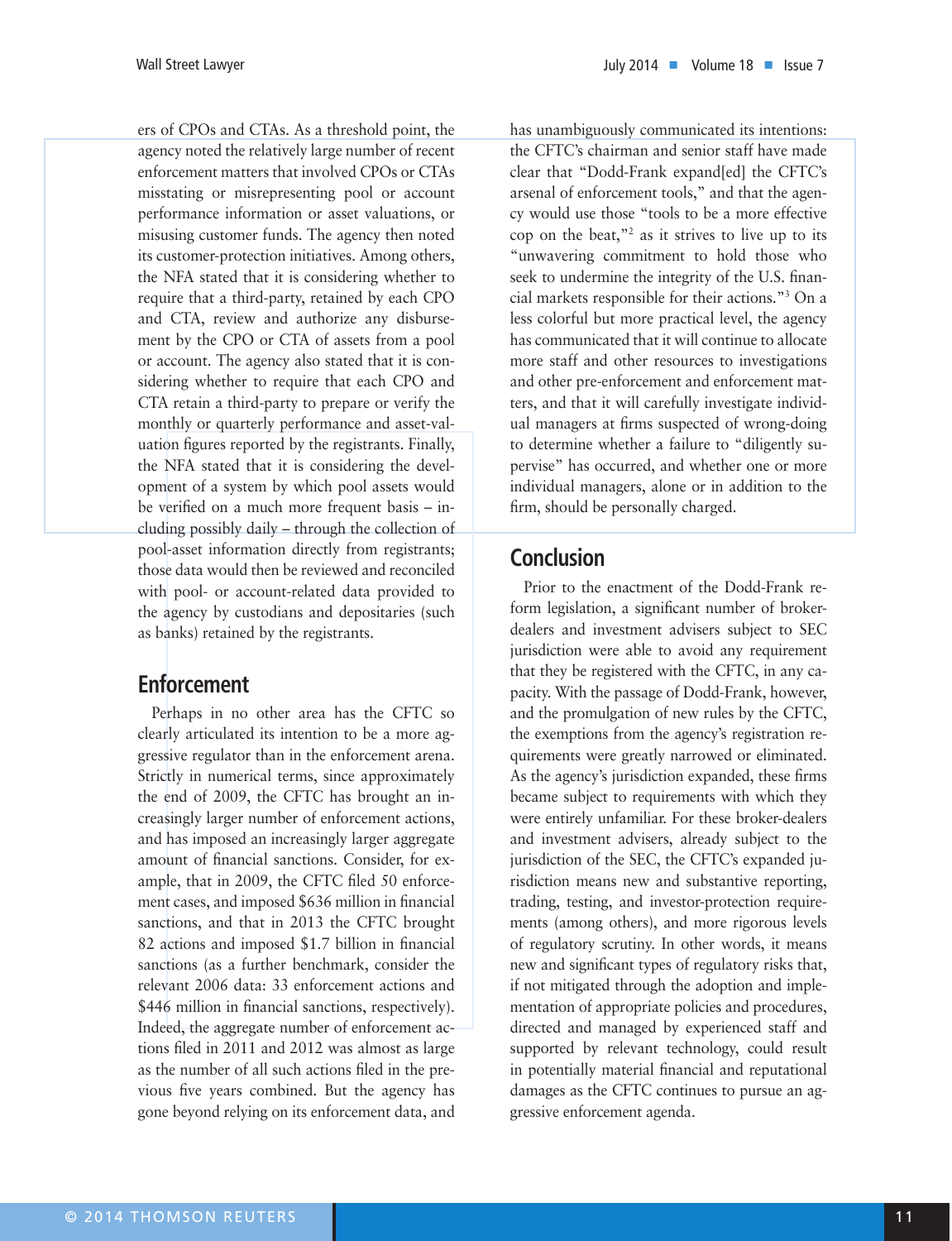#### **NOTES**

- 1. Staff Advisory No. 14-21, U.S. Commodities Futures Trading Commission (February 26, 2014), http://www.cftc.gov/ucm/groups/public/@lrlettergeneral/documents/letter/14-21.pdf.
- 2. "Enhanced Oversight after the Financial Crisis, The Wall Street Reform Act at One Year: Hearing before the Senate Committee on Banking, Housing and Urban Affairs, 112<sup>th</sup> Congress, (2011) (statement of CFTC Chairman Gary Gensler), *available at* http://www.cftc.gov/ pressroom/speechestestimony/opagensler-87.
- 3. "CFTC Charges RP Martin Holdings Limited and its Subsidiary, Martin Brokers (UK) Limited, with Manipulation and Attempted Manipulation of Yen Libor," U.S. Commodities Futures Trading Commission, CFTC Release PR6930-14 (May 15, 2014) (Statement of Gretchen Lowe, Acting Director of the Division of Enforcement), *available at* http://www.cftc.gov/Press-Room/PressReleases/pr6930-14.

# Conflicts at Fund Adviser Yields First SEC Whistleblower Retaliatory Action

#### BY THOMAS O. GORMAN

*Thomas O. Gorman is a partner in the Washington, D.C. office of Dorsey and Whitney LLP. He also publishes a blog, "SEC Actions" (www.secactions.com) that focuses on the U.S. Securities and Exchange Commission (SEC) and other securities industry regulators. This article was taken from a blog posts that ran June 16. Contact: Gorman.tom@Dorsey.com.*

The Securities and Exchange Commission (SEC) brought its first action involving the antiretaliation provisions of the Dodd-Frank Act. The case, *In the Matter of Paradigm Capital*  Management, Inc.,<sup>1</sup> centers on an investment adviser, a broker dealer, conflicts and retaliation against a firm employee who reported the misconduct to the SEC and later informed his employer of that report.

# **The Conduct**

The proceeding names as Respondents, Paradigm Capital Management, a registered investment adviser, and Candace King Weir, its founder, director, president and Chief Investment Officer. Ms. Weir also owns about 74% of C.L. King & Associates, Inc., a registered broker-dealer. Paradigm advises a hedge fund.

Beginning in 2009, and continuing for the next two years, Paradigm sought to reduce the tax liability of Fund investors. A plan was implemented under which securities with unrealized losses were either sold into the open market or to a trading account at C.L. King. The trading losses were then used to offset realized gains.

During the period Paradigm engaged in at least 83 principal transactions with the broker dealer. Ms. Weir, acting as portfolio manager, made the trading decisions. According to the SEC, Ms. Weir would evaluate the security, and if she thought it might be repurchased, the shares would be sold to the trading account at the broker dealer. Approximately 47 of the transactions were with C.L. King, and about 36 of the positions were repurchased. The others were sold into the open market.

Since all of the transactions between Paradigm and C.L. King were principal transactions, written disclosure was required to be made to the Fund and its investors. However, the Fund did not have a board of directors to receive the disclosures and consent. Accordingly, a Conflicts Committee was established to review the transactions. It was composed of Paradigm's COO and CFO. Paradigm's CFO also served as the CFO of C. L. King. The Conflicts Committee itself thus had a conflict. This was underscored by the fact that each time the broker-dealer purchased securities from the Fund, the transaction had a negative impact on its net capital.

The SEC claimed that Paradigm failed to provide effective notice of the conflicts because disclosure could not be made to the Fund, and the Conflicts Committee was ineffective because of conflicts. The firm's Form ADV Part 2A was rendered materially misleading since it failed to disclosure the CFO's conflict.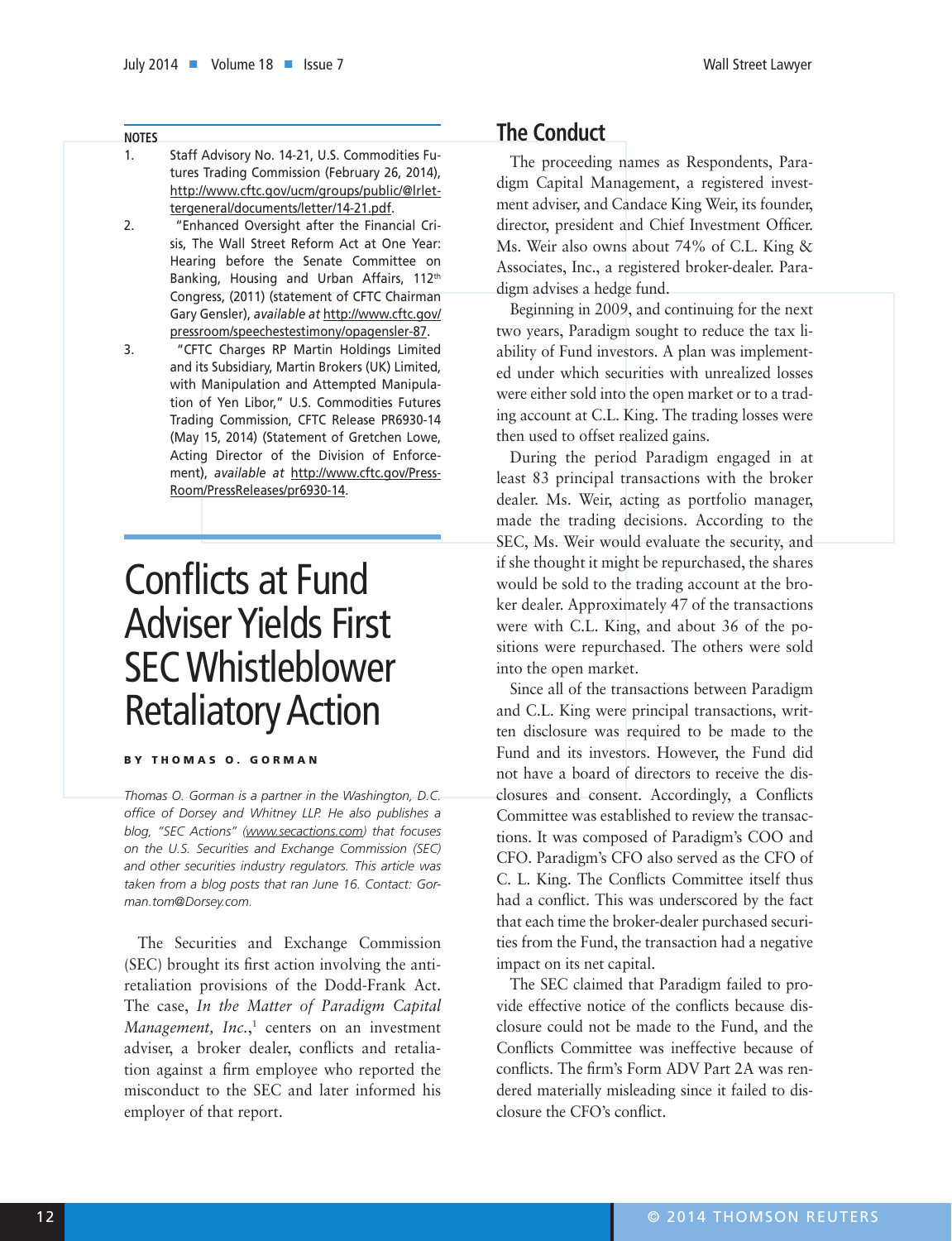## **The Whistleblower**

Pardigm's former head trader voluntarily made a whistleblower submission to the SEC in March 2012 regarding the principal transactions. He continued at the firm as head trader until mid-July 2012. He then notified Ms. Weir and the COO of the broker-dealer of his whistleblower report.

**The SEC claimed that Paradigm failed to provide effective notice of the conflicts because disclosure could not be made to the Fund, and the Conflicts Committee was ineffective because of conflicts.**

Subsequently, the head trader was reassigned to investigate the trades that were the subject of his report to the Commission. The report was prepared while working at home, an arrangement sanctioned by the firm. During that period the head trader was denied access to the firm's trading and account systems. The report was complete and submitted to the firm at the end of July.

After completion of the report, Paradigm informed counsel to the head trader that the employment relationship was "irreparably damaged." The parties tried, but failed, to work out a severance package.

In early August 2012, the head trader was directed to return to work. He was assured that his compensation would remain the same. Paradigm refused to specify his exact duties, although it was clear that he would no longer serve as head trader. Eventually he was directed to determine if the firm had engaged in any other wrongful conduct. This review was to be conducted by analyzing 1,900 pages of trading data. A request to review the electronic reports was denied. Subsequently, the head trader was tasked with consolidating multiple trading procedure manuals into one comprehensive document and proposing revisions to enhance the firm's procedures. That assignment was the outgrowth of the head traders' statement that firm procedures were inadequate.

Additional disputes regarding his duties and the manner in which his assignments were to be conduct followed. The head trader resigned on August 17, 2012. There was no legitimate reason for removing him from the position of head trader, according to the SEC's Adminstrative Order.<sup>2</sup> The Order alleges violations of Exchange Act Section 21F(h), and Sections 206(3) and 207 of the Advisers Act.

# **The SEC's Settlement**

To resolve the proceeding, Respondents agreed to implement a series of undertakings. Those include an obligation to distribute \$1.7 million to compensate certain investors in the Fund for administrative fees paid in connection with the principal transactions. Paradigm will also retain an Independent Compliance Consultant who will review and analyze firm policies and make recommendations which will be adopted.

**Paradigm informed counsel to the head trader that the employment relationship was "irreparably damaged." The parties tried, but failed, to work out a severance package.**

Paradigm consented to the entry of a cease and desist order based on the Sections cited in the Order. Ms Weir consented to the entry of a similar order, but based on Section 206(3) of the Advisers Act. Respondents also agreed to pay, jointly and severally, disgorgement of \$1.7 million, prejudgment interest and a civil penalty of \$300,000. The \$1.7 million payment will be deemed satisfied by the distribution to investors in the undertakings.

#### **NOTES**

<sup>1.</sup> *In the Matter of Paradigm Capital Management, Inc.*, Adm. Proc. File No. 3-15930 (June 16, 2014).

<sup>2.</sup> *See* the SEC's Administrative Order, *available at* https://www.sec.gov/litigation/admin/ 2014/34-72393.pdf.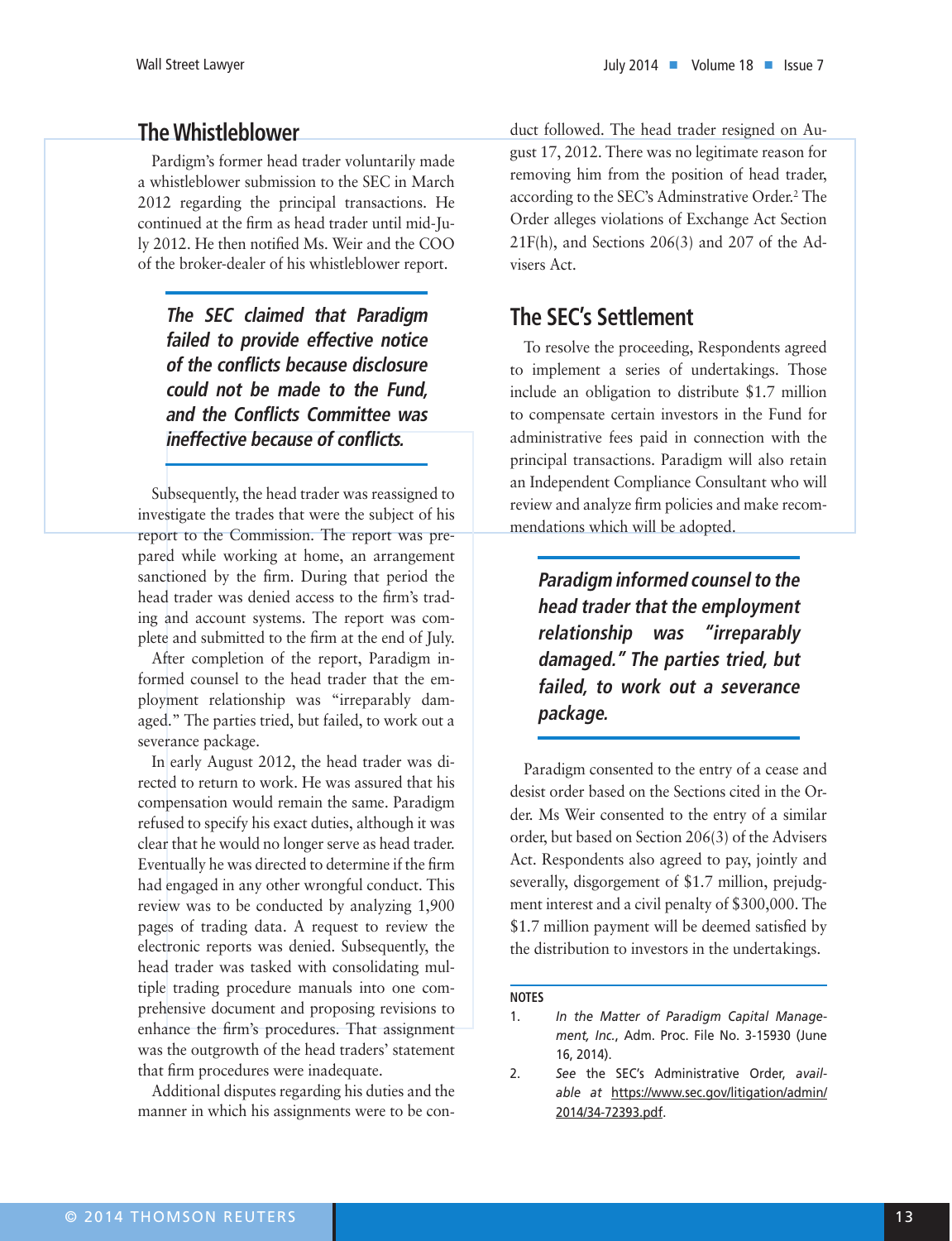# Securities in the Electronic Age:

# SEC Looking at Rules for High Frequency Trading & Dark Pools

#### SPEECH BY SEC CHAIR MARY JO WHITE

*Mary Jo White, Chairwoman of the Securities and Exchange Commission spoke before Sandler O'Neill & Partners, L.P.'s Global Exchange and Brokerage Conference in New York City on June 5 about the SEC's potential rulemaking in the area of High Frequency Trading and Dark Pools. The following is a partial text of her remarks.*

[...] During my first year as Chair, not surprisingly, I have heard a wide range of perspectives on equity market structure, reflecting its inherent complexity, the relationships among many core issues, as well as the different business models of market participants. To frame the SEC's review of these issues, I set out last fall certain fundamentals for addressing market structure policy. One of those is the importance of data and empirically based decision-making. At that time, we launched an interactive public website devoted to market structure data and analysis drawn from a range of sources. The website has grown to include work by SEC staff on important market structure topics, including the nature of trading in dark venues, market fragmentation, and high-frequency trading.

Through this initiative and others, we have taken important steps to further strengthen the investing environment. And today, as we move forward in the next phase of our efforts to enhance our market structure, I am recommending additional measures to further promote market stability and fairness, [and] enhance market transparency and disclosures. I am also recommending to the Commission the creation of a new Market Structure Advisory Committee of experts to review specific initiatives and rule proposals. Your input also remains essential to help us ensure that our markets continue to operate openly, fairly, and efficiently to benefit investors and promote capital formation. […]

# **Market Structure Today**

Equity markets are, of course, now dominated by computer algorithms, which generate orders at a volume and speed that have transformed the nature of trading. Importantly, these algorithms are used not only by high-frequency traders, but also by or on behalf of investors.

Empirical evidence shows that investors are doing better in today's algorithmic marketplace than they did in the old manual markets.

For institutional investors, the costs of executing large orders, measured in terms of price, were more than 10 percent lower in 2013 than in 2006.1 This is true even though fundamental volatility—which in general is positively correlated with such costs—was slightly higher in 2013 than it was in  $2006.<sup>2</sup>$ 

**Equity markets are, of course, now dominated by computer algorithms, which generate orders at a volume and speed that have transformed the nature of trading.**

The level of intraday volatility also has returned to low levels after spiking during the financial crisis. Intraday volatility of the S&P 500 Index was nearly the same in 2013 as it was in 2006—for both average and maximum volatility.<sup>3</sup>

The spreads between bid and ask prices for the broader market also are as narrow as they have ever been.4 These narrower spreads are particularly important for retail investors because they reflect the cost of trading immediately at the best prices, which is generally the objective of retail investors.

All of these market quality metrics show that the current market structure is not fundamen-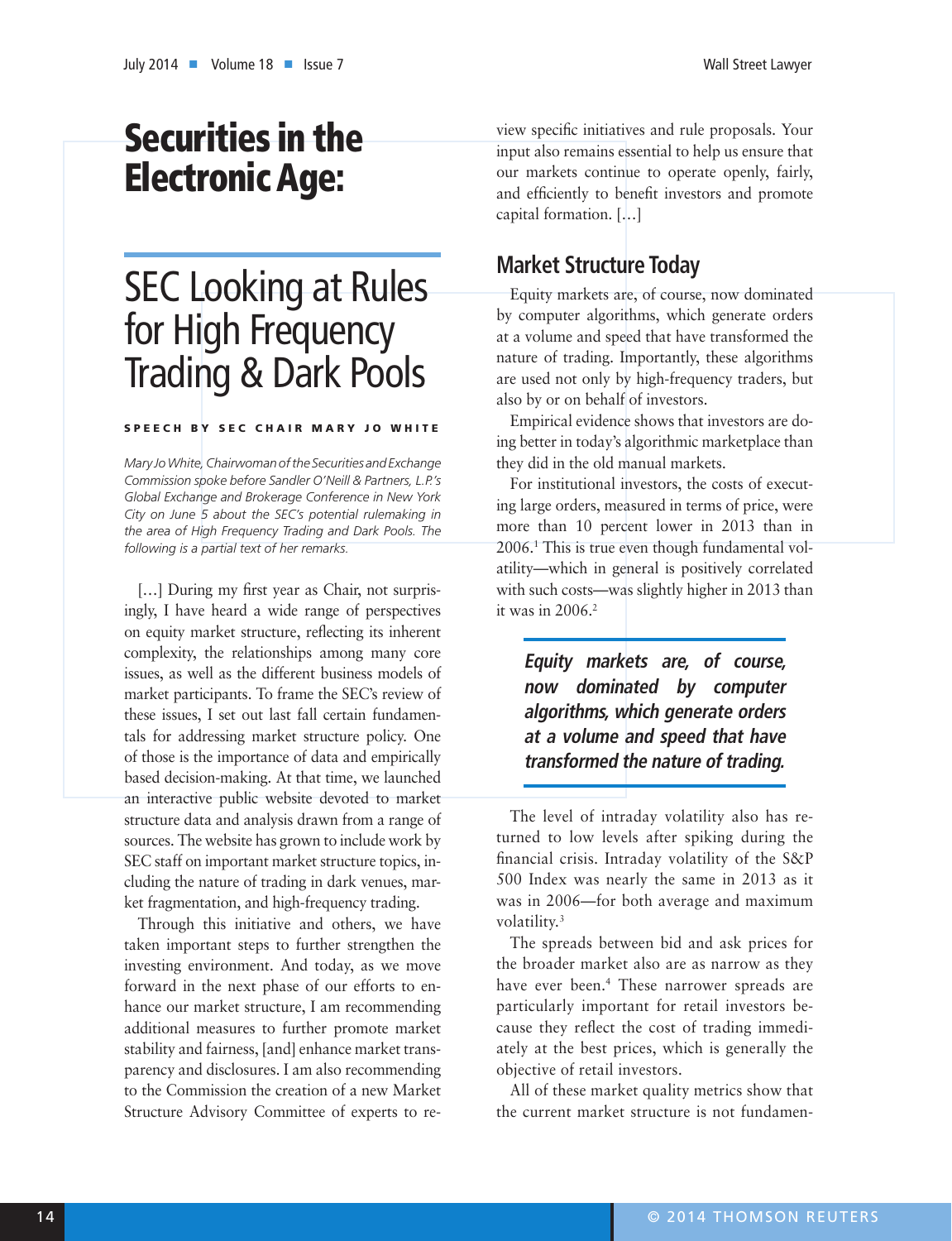tally broken, let alone rigged. To the contrary, the equity markets are strong and generally continue to serve well the interests of both retail and institutional investors. The largely positive data on broad market quality does not mean, however, that the current market structure is without issues.

Some potential additional benefits for investors from improved technology may have been diverted by excessive intermediation, and broad market quality would perhaps be even better if different rules were in place.

And not all segments of the equity markets have equally shared the benefits from the positive market trends, and that disparity may have increased in recent years. For example, key costs for institutional investors in small-cap stocks appear to have remained relatively high since the financial crisis, in contrast to the large declines in such costs for the broader market.

As a general matter, many market structure rules and industry practices were developed with manual markets in mind. They cannot be expected to optimally address all of today's market practices.

# **Enhancing Market Structure Today and Tomorrow**

Addressing the issues of our current market structure demands a continuous and comprehensive review that integrates targeted enhancements with an expansive consideration of broader changes. But we must not ignore the largely positive evidence of market quality. That reality demands careful study and deliberate action when considering fundamental changes. As we evaluate the merits of broader changes, we will also continue to assess and address specific elements of today's market structure that work against the interests of investors and public companies.

Let me now outline the initiatives we are advancing across five broad sets of issues: market instability, high frequency trading, fragmentation, broker conflicts, and the quality of markets for smaller companies.

#### Preventing Market Instability

First, as I have said from the day I took office, one of the most serious concerns about today's equity markets is the risk of instability and disruption. Technology can and has greatly increased the efficiency of our markets, but it can also allow severe problems to develop very quickly—just consider some of the systems events of the last few years at exchanges and brokers.

**And not all segments of the equity markets have equally shared the benefits from the positive market trends, and that disparity may have increased in recent years.**

The SEC and the securities industry have already undertaken a series of responsive initiatives. "Limit up-limit down," for example, is now fully implemented and moderating price volatility in individual securities.<sup>5</sup> Market-wide circuit breakers are in place to address volatility across the equities, options, and futures markets.<sup>6</sup>

And the SEC has taken additional steps to require market participants to address their technology risks. We adopted—and are vigorously enforcing—the Market Access Rule, which requires brokers to implement better risk controls.7 And last March, the Commission proposed Regulation SCI to put in place stricter requirements relating to the technology used by exchanges, large alternative trading systems, clearing agencies, and securities information processors—the SIPs.<sup>8</sup> The staff is now completing a recommendation for final rules.

We also have closely focused on certain market infrastructure systems that are "single points of failure" that can halt or severely disrupt trading when a problem occurs. Last fall, I met with the leaders of the equities and options exchanges to address strengthening these systems. Among other measures, the exchanges have responded with technology audits of the SIPs and a series of specific enhancements to improve SIP robustness and resilience. In addition, the exchanges have developed more robust SIP backup capabilities,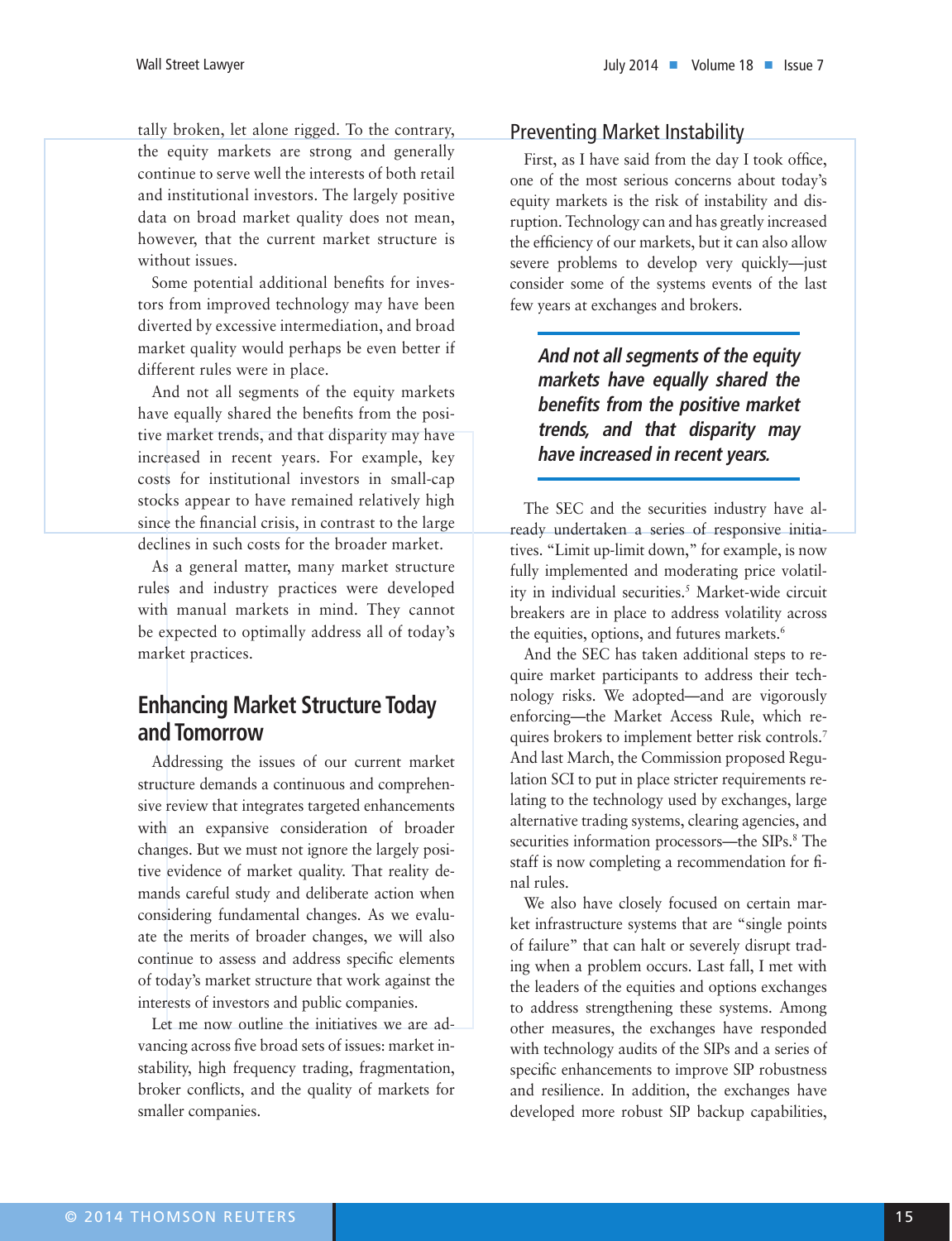and they expect to implement a new "hot-warm" backup, with a ten-minute recovery standard, by the end of this month.

We have made considerable progress in addressing the risk of market instability, and I look forward to the completion of these ongoing efforts in the coming months. But there is more to be done, and there is never room for complacency.

## Addressing High Frequency Trading and Promoting Fairness

Recently, a lot of lively debate has centered on high frequency trading, speed, and fairness. These have been important issues for some time. Algorithmic traders, which include high frequency trading firms and a large percentage of institutional trading, likely represent well over a majority of trading volume.<sup>9</sup>

These traders use a variety of low-latency tools, including co-located servers in trading data facilities and direct data feeds from trading venues rather than the slower consolidated data feeds of the SIPs.10 Much of the recent public focus has been on high frequency trading firms, but it is important to remember that many brokers use the same tools on behalf of their customers.

The SEC should not roll back the technology clock or prohibit algorithmic trading, but we are assessing the extent to which specific elements of the computer-driven trading environment may be working against investors rather than for them.

An area of particular focus is the use of aggressive, destabilizing trading strategies in vulnerable market conditions, when they could most seriously exacerbate price volatility.11 While the volatility moderators already put in place impose outside limits on price moves, $12$  even moves within those limits can be damaging. Instability arising during a broad market event may simultaneously affect hundreds or thousands of stocks, triggering many trading pauses and reopenings over a short period of time.

To address this risk, I have directed the staff to develop a recommendation to the Commission for an anti-disruptive trading rule. Such a rule will need to be carefully tailored to apply to active proprietary traders in short time periods

when liquidity is most vulnerable and the risk of price disruption caused by aggressive short-term trading strategies is highest.

We also are focused on using our core regulatory tools of registration and firm oversight. I have asked the SEC staff to prepare two recommendations for the Commission: the first, a rule to clarify the status of unregistered active proprietary traders to subject them to our rules as dealers; and second, a rule eliminating an exception from FINRA membership requirements for dealers that trade in off-exchange venues. Dealer registration and FINRA membership should significantly strengthen regulatory oversight over active proprietary trading firms and the strategies they use.

I have further instructed the staff to prepare recommendations for the Commission to improve firms' risk management of trading algorithms and to enhance regulatory oversight over their use. Given the overwhelming dominance of trading algorithms, it is time that our regulatory regime is updated to take better account of the risks when they are poorly designed or operated.

Another important concern raised by algorithmic trading is fairness for investors. Do lowlatency tools, even though they are available to investors through brokers, tend to advantage certain types of proprietary trading strategies that may detract from the interests of investors? Some of the research suggests this may be the case.13 And a related fairness concern is the latency difference between the direct data feeds and the consolidated feeds.

As initial steps to address these issues, we will continue to focus the efforts of the exchanges and FINRA in minimizing consolidated data latency. The exchanges and FINRA have an obligation to provide data to the SIPs in a way that is not unreasonably discriminatory. They are not allowed to transmit data to direct customers any sooner than they transmit data to the SIP, and the technology used for transmitting data to the SIP must be on a par with what is used for transmitting data to direct feeds.

I am also asking the exchanges and FINRA to consider including a time stamp in the consolidated data feeds that indicates when a trading venue,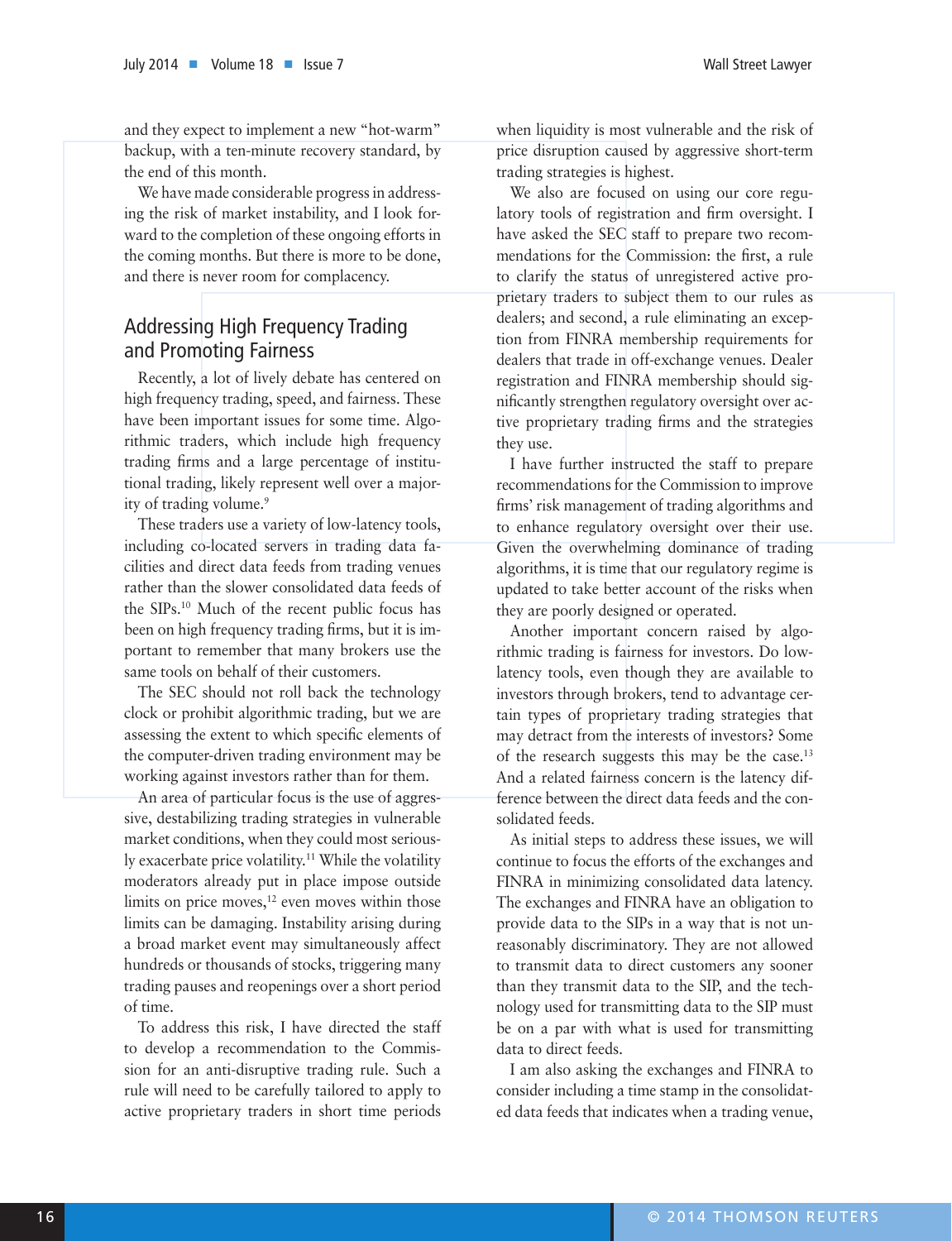for example, processed the display of an order or execution of a trade. With this information, users of the consolidated feeds would be able to better monitor the latency of those feeds and assess whether such feeds meet their trading and other requirements.

**Given the overwhelming dominance of trading algorithms, it is time that our regulatory regime is updated to take better account of the risks when they are poorly designed or operated.**

And I am asking the exchanges to develop proposed rule changes to disclose how — and for what purpose — they are using data feeds. For example, which data feeds are used to execute and route orders? And which feeds are used to comply with regulatory requirements, such as trade-through rules? Brokers and investors could use the enhanced transparency to better assess the quality of an exchange's execution and routing services.

Each of these measures target specific elements of today's technology-driven market that may work against, or at least not optimally for, the interests of investors and companies. We also are evaluating whether the evidence supports broader measures that would further advance those interests without creating unintended adverse consequences.

We must consider, for example, whether the increasingly expensive search for speed has passed the point of diminishing returns. I am personally wary of prescriptive regulation that attempts to identify an optimal trading speed, but I am receptive to more flexible, competitive solutions that could be adopted by trading venues. These could include frequent batch auctions or other mechanisms designed to minimize speed advantages. They could also include affirmative or negative trading obligations for high-frequency trading firms that employ the fastest, most sophisticated trading tools.

Such obligations would be analogous to the ones that historically applied to the proprietary traders with time and place advantages on manual trading floors.

A key question is whether trading venues have sufficient opportunity and flexibility to innovate successfully with initiatives that seek to deemphasize speed as a key to trading success in order to further serve the interests of investors.<sup>14</sup> If not, we must reconsider the SEC rules and market practices that stand in the way.

# **Enhancing Market Transparency and Examining Trading Venue Regulation**

Another market structure concern is fragmentation. Order flow in exchange-listed equities is divided among many trading venues — 11 exchanges, more than 40 alternative trading systems, and more than 250 broker-dealers.<sup>15</sup> The competition for order flow among these venues is intense, and it benefits investors by encouraging services that meet particular trading needs and by keeping trading fees low. Having multiple trading venues also can help avoid trading disruptions if one venue has an isolated problem — order flow often can be immediately shifted to other venues.

This proliferation of venues, however, also raises issues. One is their interconnectedness the potential for one or more systems to malfunction and disrupt other systems, or to interact with other systems in unexpected ways. Another is the increase in the percentage of order flow that is handled and executed by dark trading venues.<sup>16</sup> The percentage of trading volume executed in dark venues increased from approximately 25% in 2009 to approximately 35% today.<sup>17</sup>

Dark trading venues generally reference the quoted prices displayed by the lit exchanges and do not publicly display quotes or otherwise provide pre-trade transparency of the prices at which they will execute orders. And the consensus of the research is that the current extent of dark trading can sometimes detract from market quality, including the informational efficiency of prices.<sup>18</sup>

Dark venues lack transparency in other important respects. Although the trades of dark venues are reported in real time, the identity of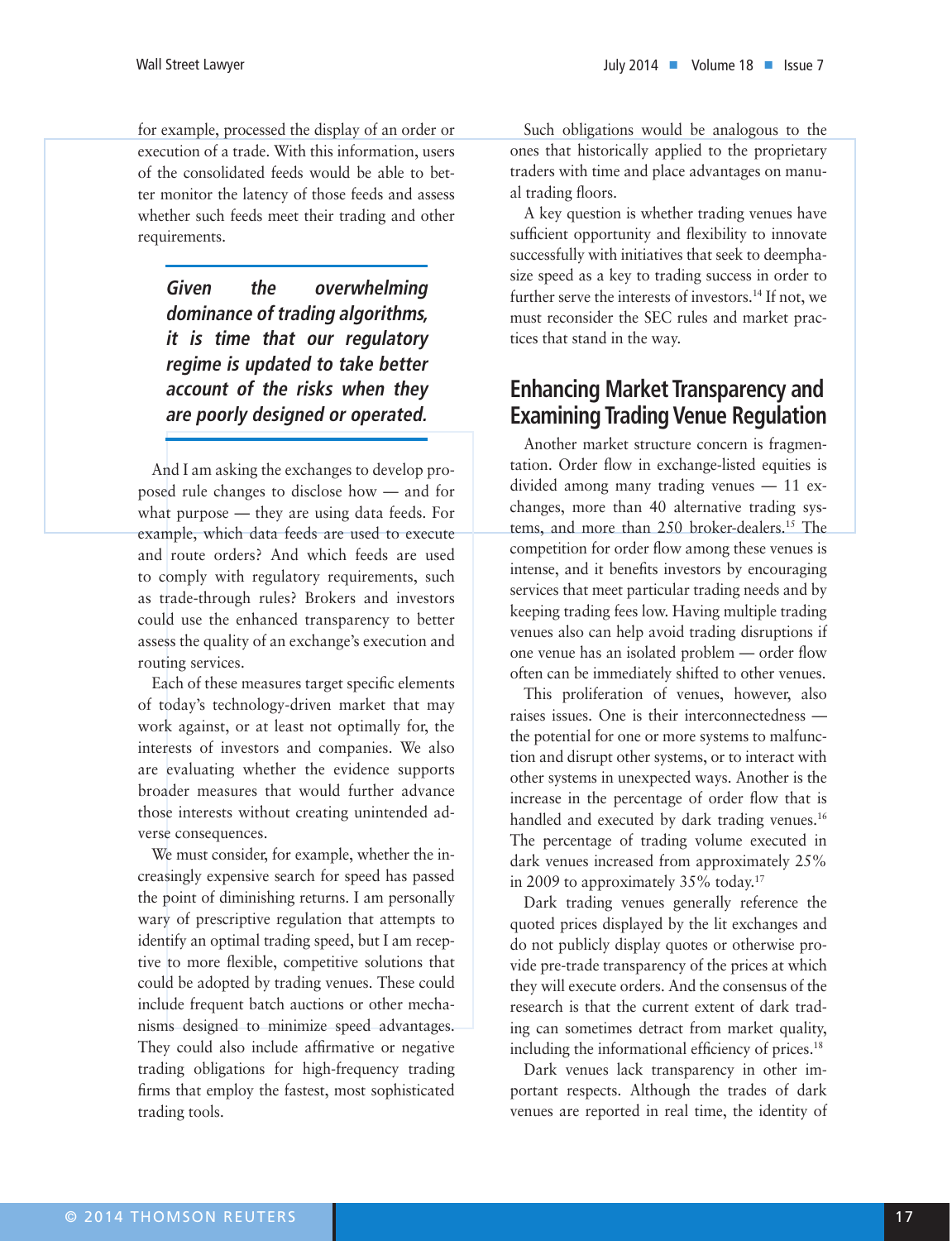participants in the dark venue is not disclosed to the public. And dark venues generally only provide limited information about how they operate. ATSs, for example, file a form with the SEC on some aspects of their operations, but the forms are not publicly available under current rules.

## **The percentage of trading volume executed in dark venues increased from approximately 25% in 2009 to approximately 35% today.**

Transparency has long been a hallmark of the U.S. securities markets, and I am concerned by the lack of it in these dark venues. Transparency is one of the primary tools used by investors to protect their own interests, yet investors know very little about many trading venues that handle their orders.

Just this week, FINRA began disseminating aggregate information on trading volume of ATSs.19 This is a useful first step, but ATSs represent less than half of dark venue volume. To remedy this gap, I fully support FINRA in considering an expansion of its trading volume disclosure regime to off-exchange market makers and other broker-dealers.

I also have asked the SEC staff to prepare a recommendation to the Commission to expand the information about ATS operations submitted to us and to make the information available to the public. As you have seen in the recent media, some operators of dark venues began offering greater transparency to their operations this week, but a broader effort is needed.

While this expanded information will be an important tool for investors, we must continue to examine whether dark trading volume is approaching a level that risks seriously undermining the quality of price discovery provided by lit venues.

We also are continuing to consider whether more fundamental changes are needed to bring our regulatory structure in line with the significant market changes of the last decade. Importantly, we will be considering whether the SEC's

own rules, such as the trade-through rule of Regulation NMS, have contributed to excessive fragmentation across all types of venues.

We also will be considering whether the current regulatory model for exchanges and other trading venues makes sense for today's markets.

The SEC last comprehensively considered trading venues in the 1990s, which led to the adoption of Regulation ATS. The 1990s approach draws a sharp distinction between exchanges and other trading venues, a distinction that has been blurred considerably over the last 20 years. A core focus of our comprehensive review will be whether and how the SEC's regulatory approach for trading venues should be changed to reflect significantly changed conditions. […]

## **Looking Ahead**

I expect that the specific measures I have identified today to be considered by the Commission in the coming months. While our review in each of these five areas has already resulted in discrete actions targeting specific issues, the more fundamental policy questions demand — and are receiving — close attention at the SEC. While we do not require perfect solutions, our regulatory changes must be informed by clear-eyed, unbiased, and fact-based assessments of the likely impacts positive and negative — on market quality for investors and issuers. Continued engagement by all market participants on these issues is critical.

To facilitate this engagement, the SEC staff will populate our market structure website with summaries of key issues that provide a framework for further analysis, identifying areas that the staff is focused on and where public perspectives are essential. I am also recommending to the Commission that the SEC establish a new Market Structure Advisory Committee comprised of experts with a diversity of backgrounds and viewpoints. The new committee will serve as an additional forum and resource for reviewing specific, clearly articulated initiatives or rule proposals.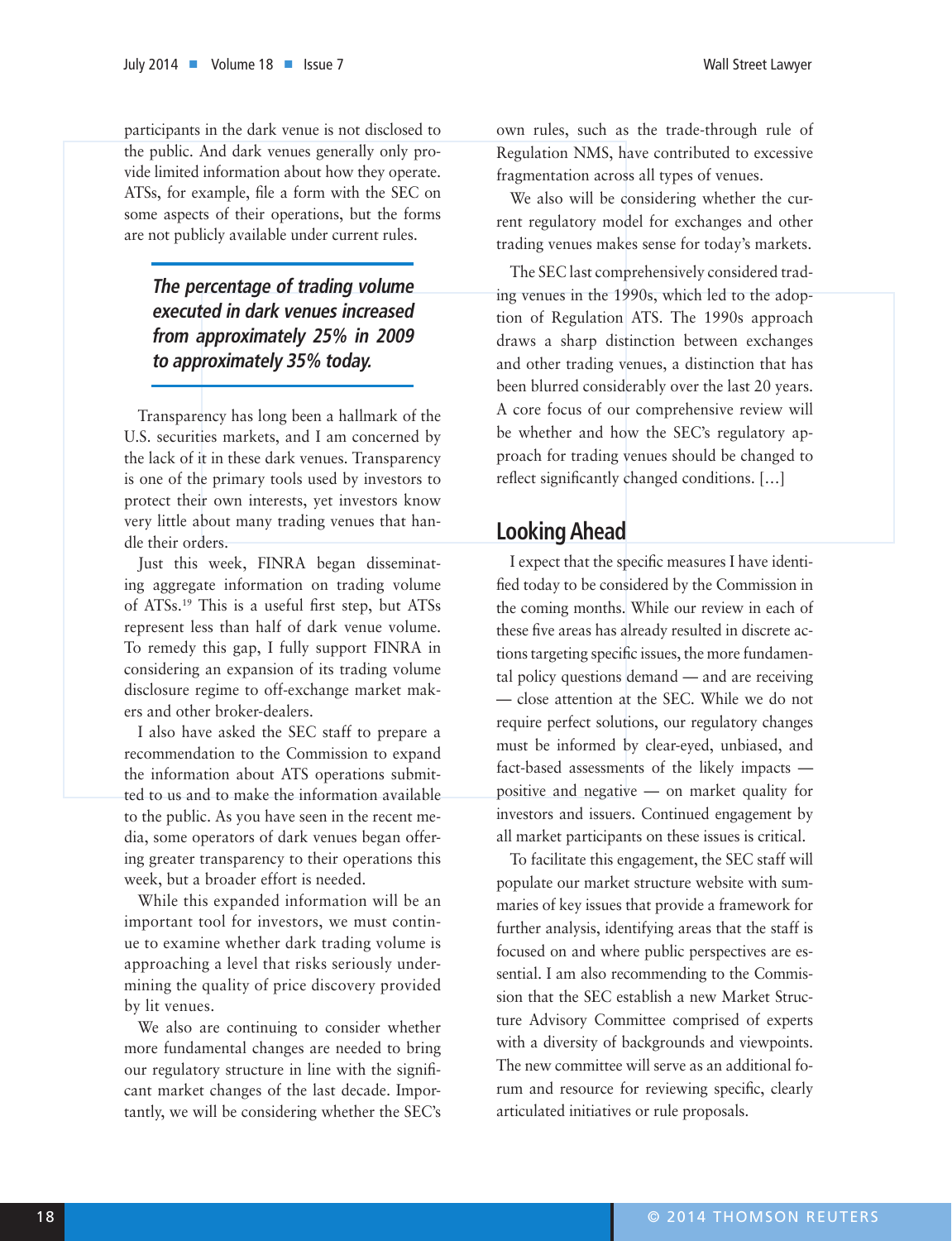# **Transparency has long been a hallmark of the U.S. securities markets, and I am concerned by the lack of it in these dark venues.**

We will continue the disciplined, data-driven approach to market structure that has marked the last year. Our comprehensive review and followup actions will ensure that our equity markets continue to operate fairly and efficiently, and in a manner that both optimally protects investors and promotes capital formation.

#### **NOTES**

- 1. Investment Technology Group, Inc. (ITG) maintains a large database of investor information and periodically generates statistical reports on institutional trading costs *available at* http:// www.itg.com/thought-leadership/reports. Collectively, the ITG reports indicate that U.S. implementation shortfall costs declined from 63 basis points in Q3 2003 to 44 basis points in Q1 2006 to 36 basis points in Q3 2013. The ITG reports are consistent with other analyses of costs for institutional investors in the U.S. equity markets. *See, e.g.,* Angel, James J., Lawrence E. Harris and Chester S. Spatt, "Equity Trading in the 21st Century: An Update," at 23-24 (June 21, 2013) (Angel, Harris and Spatt (2013)), *available at* http://papers.ssrn.com/sol3/papers. cfm?abstract\_id=1584026.
- 2. *See* Chicago Board Options Exchange (CBOE), "Volatility Indexes at CBOE," at 1 (January 2014), *available at* http://www.cboe.com/micro/ VIX/pdf/CBOE30c7-VOLindex\_QRG.pdf.
- 3. SEC Staff analysis. Average intraday volatility was calculated on a quarterly basis as the average difference between the daily high and the daily low in the S&P 500 Index, divided by the closing price. Maximum volatility was calculated the maximum difference between the daily high and daily low, divided by the closing price.
- 4. *See, e.g.*, Angel, Harris and Spatt (2013) at 5.
- 5. SEC Press Release No. 2012-107, "SEC Approves Proposals to Address Extraordinary Volatility in Individual Stocks and Broader Stock Market" (June 1, 2012).
- 6. *Id*.
- 7. SEC Press Release No. 2010-210, "SEC Adopts New Rule Preventing Unfiltered Market Access" (November 3, 2010). One market access risk is the potential for erroneously submitting

a single large order or a flood of small orders that disrupt trading. See SEC Press Release 2013-222, "SEC Charges Knight Capital With Violations of Market Access Rule" (October 16, 2013).

- 8. SEC Press Release No. 2013-35, "SEC Proposes Rules to Improve Systems Compliance and Integrity" (March 7, 2013).
- 9. Calculating the percentage of algorithmic trading in U.S. equities is challenging due to the lack of data identifying all orders that are submitted algorithmically. *See* Staff of the Division of Trading and Markets, U.S. Securities and Exchange Commission, "Equity Market Structure Literature Review, Part II: High Frequency Trading," at 5 (October 7, 2013) (HFT Literature Review), *available at* http://www.sec.gov/marketstructure/research/hft\_lit\_review\_march\_2014. pdf. Estimates of high frequency trading volume—a large subset, but by no means all, of algorithmic trading—are over 50% of total volume. *Id.* at 4-5.
- 10. The consolidated feeds necessarily are slower because of the extra step required for data to move from various trading venues to the SIP and the time required for the SIP to consolidate that data. The average time required for SIPs to consolidate data was approximately 1 second at the end of 2006, but currently has declined to approximately 1 millisecond. *See, e.g.,* Consolidated Tape Association, "Notice of Filing and Immediate Effectiveness of the Nineteenth Charges Amendment to the Second Restatement of the CTA Plan and Eleventh Charges Amendment to the Restated CQ Plan," Securities Exchange Act Release No. 70010, 78 FR 44984, 44992 (July 25, 2013).
- 11. As the SEC staff has reviewed and posted on the market structure website, the economic literature on high frequency trading suggests that at least some HFT firms employ aggressive strategies that are associated with increased transitory price volatility. HFT Literature Review at 25-28, 31-33. *See also* Kirilenko, Andrei, Albert S. Kyle, Mehrdad Samadi and Tugkan Tuzun, 2014, "The Flash Crash: The Impact of High Frequency Trading on an Electronic Market," working paper, *available at* http://papers. ssrn.com/sol3/papers.cfm?abstract\_id=1686004.
- 12. For more liquid securities, the limit is a 5% price move in five minutes; for most other listed securities, the limit is 10% price move in five minutes. The percentages are doubled during the opening and closing periods. When the limits are reached and persist, a temporary trading pause is triggered to facilitate a more deliberate price discovery process. *See* SEC Press Release 2012-107, "SEC Approves Proposals to Address Extraordinary Volatility in Indi-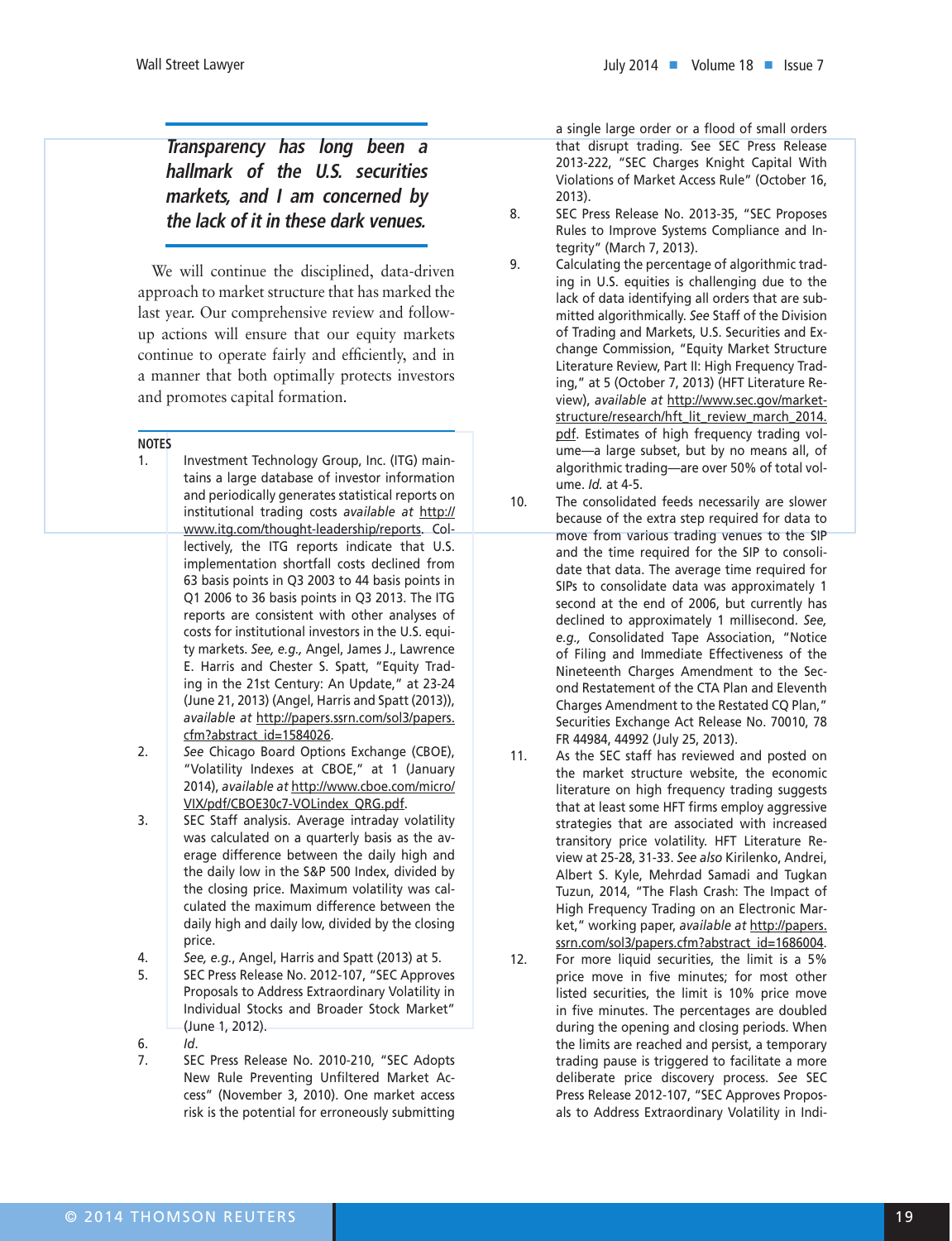vidual Stocks and Broader Stock Market" (June 1, 2012).

- 13. *See* HFT Literature Review at 30-33.
- 14. In 2010, for example, the NASDAQ OMX Philadelphia exchange launched a trading model that gave priority to the size of orders rather than speed. The Nasdaq OMX Group, Inc., "NASDAQ OMX Launches First U.S. Equity Price-Size Exchange" (September 20, 2010), *available at* http://ir.nasdaqomx.com/releasedetail. cfm?ReleaseID=508731.
- 15. *See* Tuttle, Laura, 2014, "OTC Trading: Description of Non-ATS OTC Trading in National Market System Stocks," at 7-8 (Tuttle (2014)), *available at* http://www.sec.gov/marketstructure/ research/otc\_trading\_march\_2014.pdf.
- 16. *See* Tuttle (2014) at 8-9; Tuttle, Laura, 2013, Alternative Trading Systems: Description of ATS Trading in National Market System Stocks, at 5-6 (Tuttle (2013)), *available at* http://www.sec. gov/marketstructure/research/alternative-trading-systems-march-2014.pdf.
- 17. Staff of the Division of Trading and Markets, U.S. Securities and Exchange Commission, "Equity Market Structure Literature Review, Part I: Market Fragmentation," at 7 (October 7, 2013) (Fragmentation Literature Review), *available at* http://www.sec.gov/marketstructure/research/ fragmentation-lit-review-100713.pdf.
- 18. Fragmentation Literature Review at 10-12.
- 19. FINRA makes the ATS trading volume data *available at* http://www.finra.org/Industry/ Compliance/MarketTransparency/ATS.

# SEC/SRO Update:

Commissioner Aguilar Shares His Views on Directors' Oversight of Cyber-Risk Management; New Revenue Recognition Standard Adopted; PCAOB Adopts New Auditing Standard No. 18, Related Parties

#### BY YELENA M. BARYCHEV & MELISSA PALAT MURAWSKY

*Yelena M. Barychev and Melissa Palat Murawsky are Partners at Blank Rome LLP (www.blankrome.com). Ms. Barychev and Ms. Murawsky advise public companies on private and public offerings of securities, as well as on mergers and acquisitions and other corporate transactions. They also advise public companies on corporate and securities law issues, including executive compensation and corporate governance matters. The views expressed herein are those of the authors and not necessarily those of Blank Rome LLP or any of its clients. Contact: barychev@blankrome.com or murawsky@blankrome.com.*

# **Commissioner Aguilar Shares His Views on Directors' Oversight of Cyber-Risk Management**

On June 10, Commissioner Luis A. Aguilar of the Securities and Exchange Commission spoke at a NYSE conference, "Cyber Risks and the Boardroom,"1 about what boards of directors should do to ensure that their companies are appropriately considering and addressing cyber threats.

Commissioner Aguilar was concerned that "there may be a gap that exists between the magnitude of the exposure presented by cyber-risks and the steps, or lack thereof, that many corporate boards have taken to address these risks."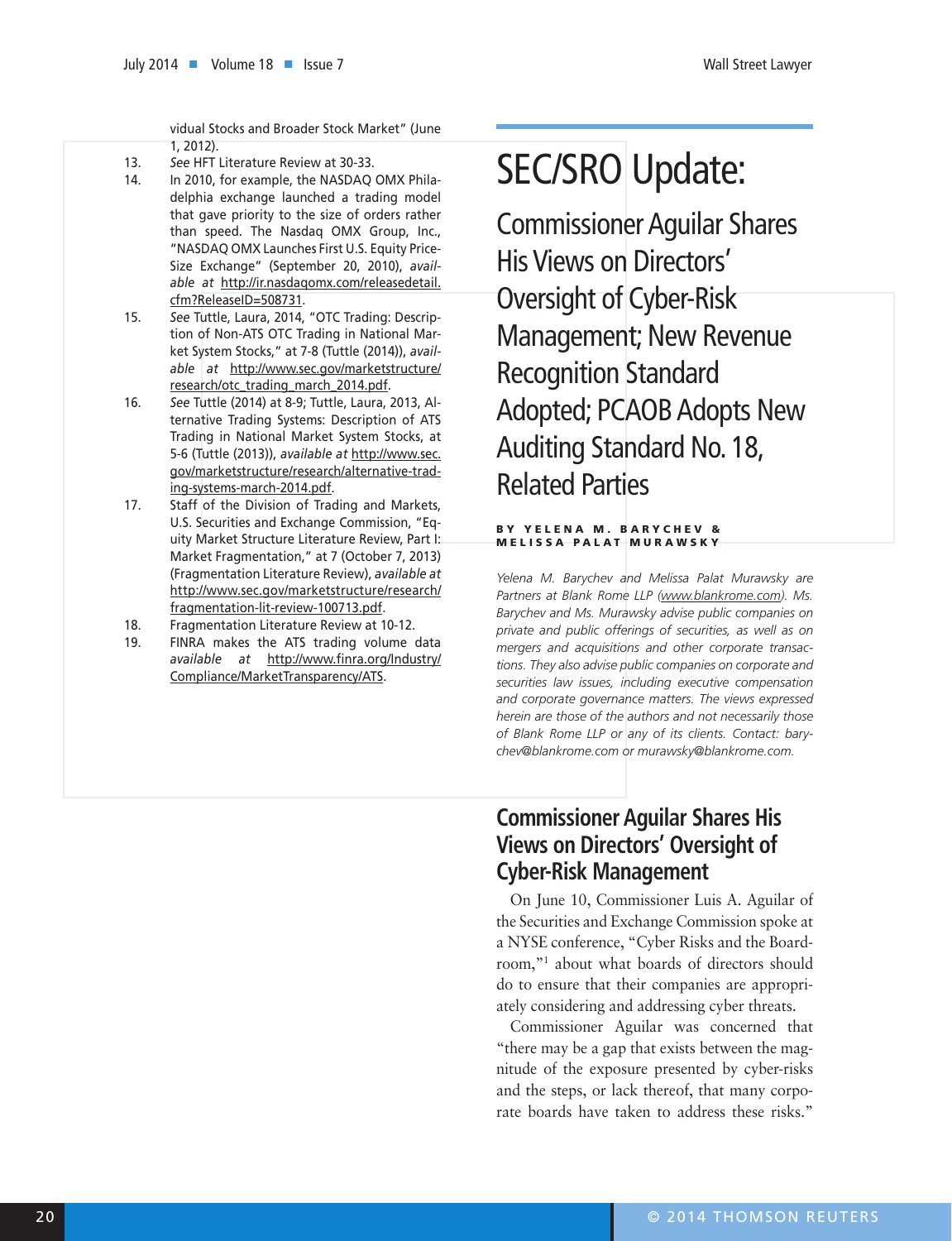Commissioner Aguilar stressed that boards should, among other matters:

- review annual budgets for privacy and IT security programs;
- assign roles and responsibilities for privacy and security; and
- receive regular reports on breaches and IT risks.

Boards should also:

- have a clear understanding of who at the company has primary responsibility for cybersecurity risk oversight and for ensuring the adequacy of the company's cyber-risk management practices; and
- put time and resources into making sure that management has developed a well-constructed response plan that is consistent with best practices for a company in the same industry (including a consideration of whether and how cyber-attacks should be disclosed to customers and to investors).

Commissioner Aguilar suggested that one conceptual roadmap boards should consider is the Framework for Improving Critical Infrastructure Cybersecurity,<sup>2</sup> released by the National Institute of Standards and Technology (NIST) in February 2014. The NIST Cybersecurity Framework provides companies with a high-level, strategic view of the lifecycle of an organization's management of cybersecurity risk consisting of five concurrent and continuous functions:

- *identify* known cybersecurity risks to the company's infrastructure;
- develop safeguards to *protect* the delivery and maintenance of infrastructure services;
- implement methods to *detect* the occurrence of a cybersecurity event;
- develop methods to *respond* to a detected cybersecurity event; and

• develop plans to *recover* and restore the company's capabilities that were impaired as a result of a cybersecurity event.

Boards should work with management to assess their corporate policies to ensure how they measure up to the Framework's guideline.

Commissioner Aguilar emphasized that cyberrisk is part of a board of director's overall risk oversight responsibilities, in addition to liquidity and operational risks facing the company. Generally, the board's risk oversight function lies either with the full board or is delegated to the board's audit committee. But the board's audit committee may not have the expertise, support, or skills necessary to add oversight of a company's cyber-risk management to its agenda. Some boards create a separate enterprise risk committee. There is obviously no "one-size-fits-all" way to address cybersecurity issues at the board level and each company should evaluate its board composition and determine what would be the most effective way for its board to oversee cyber-risk management.

# **New Revenue Recognition Standard Adopted**

The Financial Accounting Standards Board (FASB) and the International Accounting Standards Board (IASB) issued jointly written revenue recognition standards on May 28.3 The new guidance standardizes how companies should recognize revenue in financial statements under both U.S. generally accepted accounting principles (GAAP) and international financial reporting standards (IFRS). This new revenue recognition standard will replace most of the current revenue recognition guidance, including much of the industry-specific guidance that exists under GAAP today.

The new guidance aims to:

- Remove inconsistencies and weaknesses in revenue requirements.
- Provide a more robust framework for addressing revenue issues.
- Improve comparability of revenue recognition practices across entities, industries, jurisdictions, and capital markets.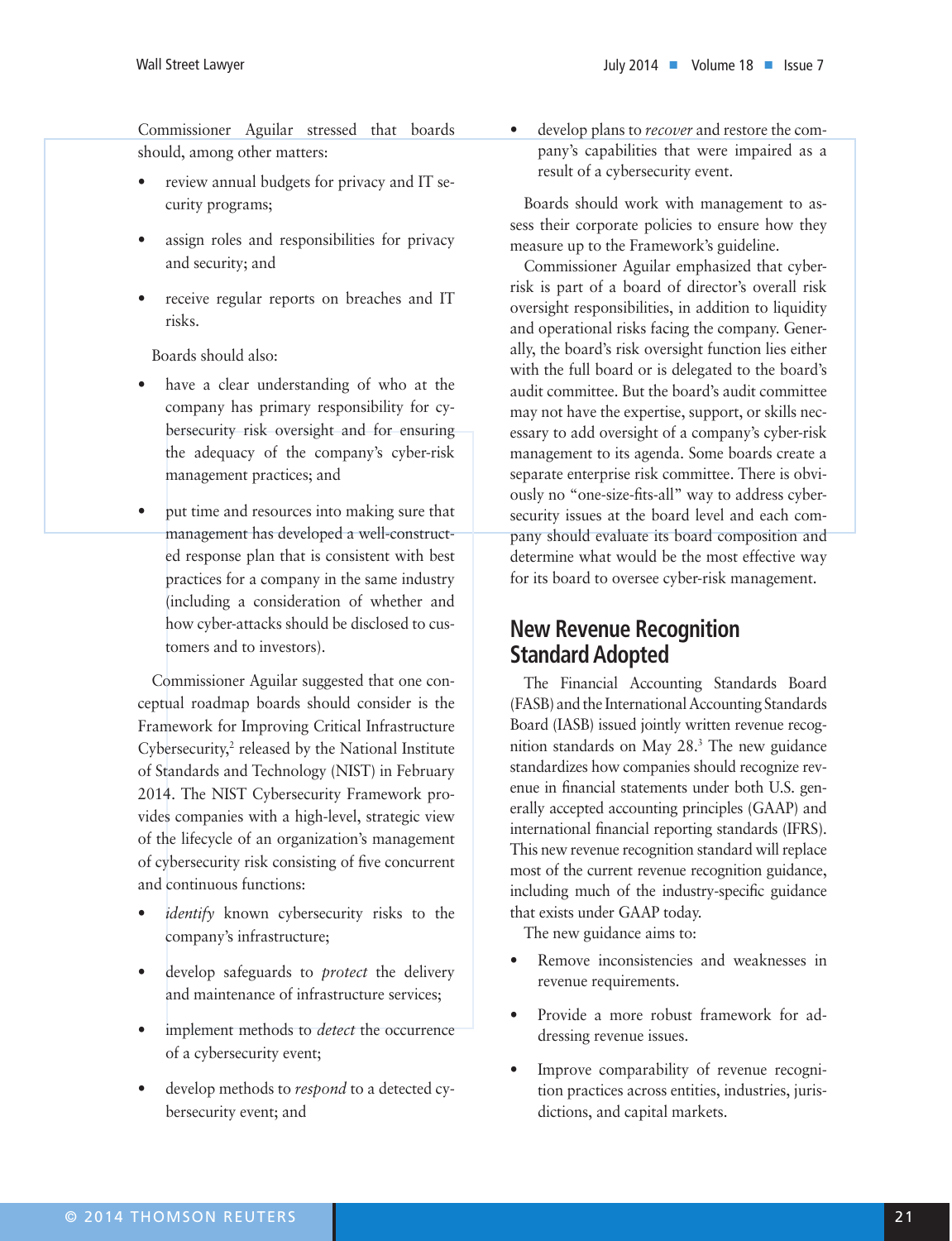- Provide more useful information to users of financial statements through improved disclosure requirements.
- Simplify the preparation of financial statements by reducing the number of requirements to which an entity must refer.

The core principle of the new guidance is that "an entity should recognize revenue to depict the transfer of promised goods or services to customers in an amount that reflects the consideration to which the entity expects to be entitled in exchange for those goods or services." The guidance contains the following five step process:

- *Step 1:* Identify the contract(s) with a customer.
- *Step 2:* Identify the performance obligations in the contract.
- *Step 3:* Determine the transaction price.
- *Step 4:* Allocate the transaction price to the performance obligations in the contract.
- *Step 5:* Recognize revenue when (or as) the entity satisfies a performance obligation.

Public companies using GAAP will be required to apply the new revenue recognition standard for annual reporting periods beginning after December 15, 2016, including interim reporting periods therein. Public companies are not permitted to apply this new standard early.

# **PCAOB Adopts New Auditing Standard No. 18,** *Related Parties*

On June 10, the Public Company Accounting Oversight Board (PCAOB) adopted "Auditing Standard No. 18, *Related Parties"*, 4 as well as amendments to certain PCAOB auditing standards regarding significant unusual transactions and other related amendments to PCAOB auditing standards. Auditing Standard No. 18 superseded the PCAOB's "Auditing Standard AU Sec. 334, *Related Parties*", which was issued in 1983. The new auditing standard and amendments will be effective, subject to approval by the SEC, for

audits of financial statements for fiscal years beginning on or after December 15, 2014.

Generally, under the new standard, auditors will be required to engage in a detailed analysis of transactions with related parties and inquire of management regarding:

- a) the names of the company's related parties during the period under audit, including changes from the prior period;
- b) background information concerning the related parties (for example, physical location, industry, size, and extent of operations);
- c) the nature of any relationships, including ownership structure, between the company and its related parties;
- d) the transactions entered into, modified or terminated, with its related parties during the period under audit and the terms and business purposes (or the lack thereof) of such transactions;
- e) the business purpose for entering into a transaction with a related party versus an unrelated party;
- f) any related party transactions that have not been authorized and approved in accordance with the company's established policies or procedures regarding the authorization and approval of transactions with related parties; and
- g) any related party transactions for which exceptions to the company's established policies or procedures were granted and the reasons for granting those exceptions.

In addition to obtaining information regarding related party transactions from management, auditors will be required to inquire of others within the company regarding their knowledge of the foregoing matters. The auditor is expected to identify others within the company to whom inquiries should be directed, and determine the extent of such inquires, by considering whether such individuals are likely to have knowledge regarding such matters as:

• the company's related parties or relationships or transactions with related parties;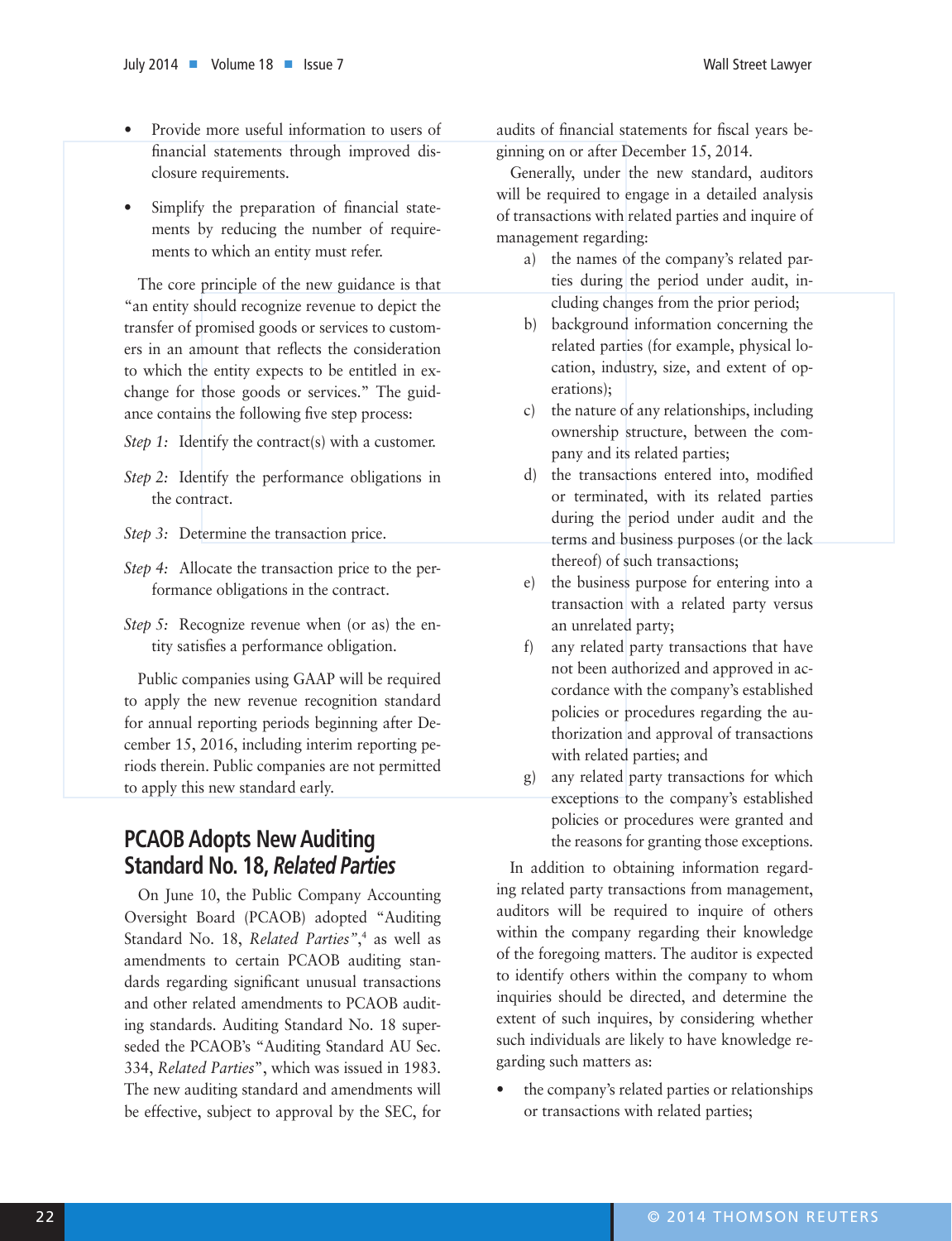- the company's controls over relationships or transactions with related parties; and
- the existence of related parties or relationships or transactions with related parties previously undisclosed to the auditor.

The audit committee, or its chair, will also be questioned by the auditor regarding:

- the audit committee's understanding of the company's relationships and transactions with related parties that are significant to the company; and
- whether any member of the audit committee has concerns regarding relationships or transactions with related parties and, if so, the substance of those concerns.

The auditor will be required to communicate to the audit committee the results of the auditor's evaluation of the company's identification of, accounting for, and disclosure of its relationships and transactions with related parties, as well as other significant matters arising from the audit regarding the company's relationships and transactions with related parties including, but not limited to:

- the identification of related parties or relationships or transactions with related parties that were previously undisclosed to the auditor;
- the identification of significant related party transactions that have not been authorized or approved in accordance with the company's established policies or procedures;
- the identification of significant related party transactions for which exceptions to the company's established policies or procedures were granted;
- the inclusion of a statement in the financial statements that a transaction with a related party was conducted on terms equivalent to those prevailing in an arm's-length transaction and the evidence obtained by the auditor to support or contradict such an assertion; and

• the identification of significant related party transactions that appear to the auditor to lack a business purpose.

#### **NOTES**

#### 1. For a full text of the speech, *see* http://www.sec. gov/News/Speech/Detail/Speech/ 1370542057946.

2. *Framework for Improving Critical Infrastructure Cybersecurity*; the National Institute of Standards and Technology (NIST); February 2014. *See* http://www.nist.gov/cyberframework/upload/ cybersecurity-framework-021214.pdf.

- 3. FASB Accounting Standards Update No. 2014- 09 - Revenue from Contracts with Customers (Topic 606).
- 4. Auditing Standard No. 18, *Related Parties*; PCAOB, *See* http://pcaobus.org/Rules/Rulemaking/Pages/Docket038.aspx.